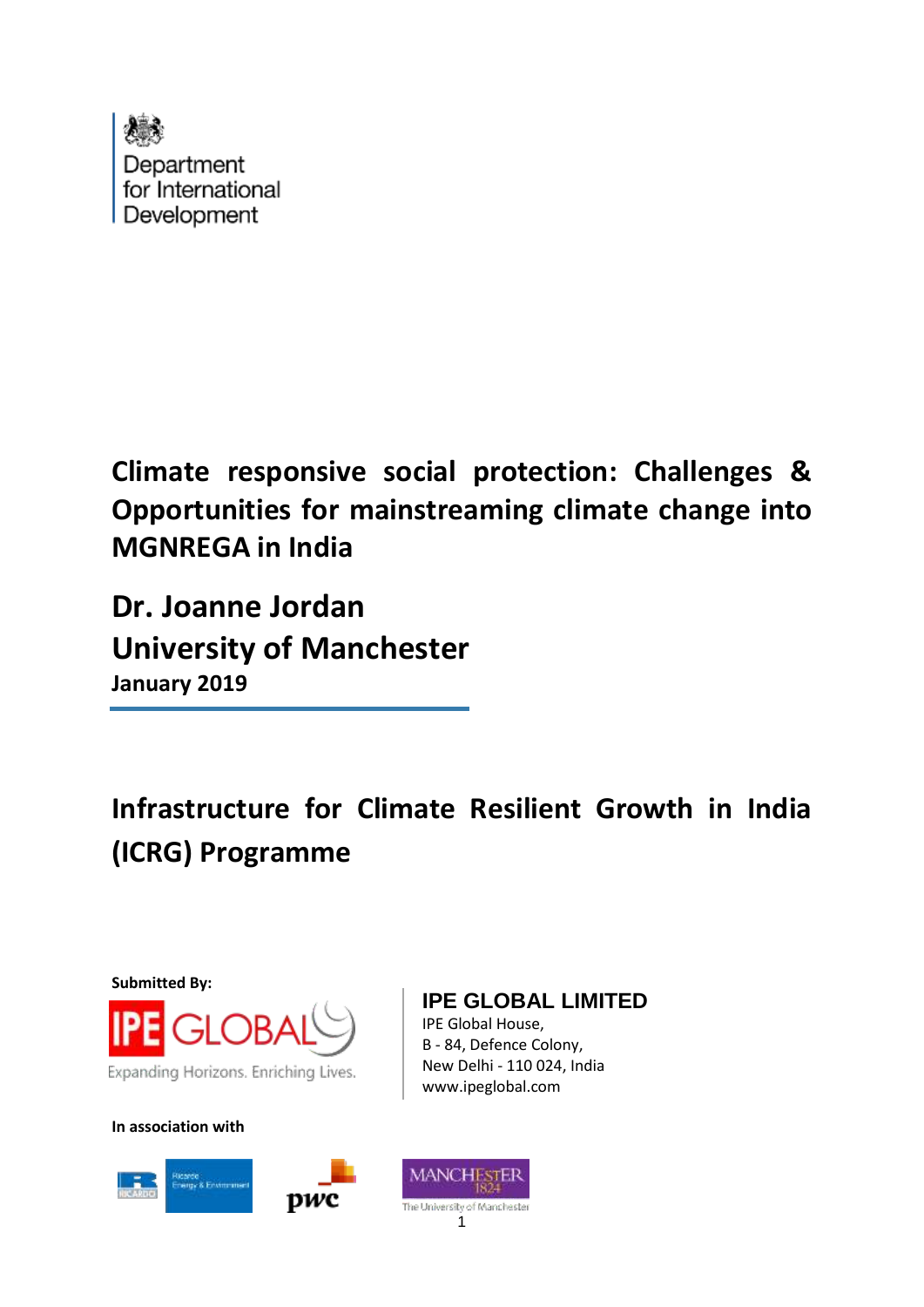# **Climate responsive social protection: challenges and opportunities for mainstreaming climate change into MGNREGA in India**

Jordan, J. C.

### **Abstract**

Climate change and the inequalities in its impact are a key challenge for social protection programmes aimed at combating extreme poverty in the Global South. Climate change is likely to intensify the types of risks that people enrolled in social protection programmes will experience in the future. However, there are few projects that integrate both climate change adaptation and social protection objectives, despite both aiming to reduce the risks experienced by vulnerable people. Therefore, this paper aims to 'examine the opportunities and challenges in mainstreaming climate change into Mahatma Gandhi National Rural Employment Guarantee Act (MGNREGA) via mixed method case-study research in three villages in Odisha, Bihar and Chhattisgarh in India. The findings provide evidence that MGNREGA's potential to address the determinants of vulnerability to climate shocks is limited by: (1) Challenges of convergence (2) Uneven distribution of benefits from asset creation (3) Lack of access to employment that provides livelihood security (4) Gender relations and socio-cultural norms and practices (5) Participation in decision-making on planning and implementation of MGNREGA.

**Keywords**: climate change; adaptation; vulnerability; social protection; MGNREGA; India

# **1. Introduction**

The IPCC (2014) has projected increased temperatures, sea-level rise and an increase in extreme weather events, which they conclude with high confidence is due to anthropogenic activity, with potentially devastating impacts on food production, livelihoods, freshwater availability and health. Many of the projected impacts of climate change will reinforce and perpetuate poverty, increasing vulnerability. Climate change and the inequalities in its impact are a key challenge for social protection programmes aimed at combating extreme poverty in the Global South. Climate change is likely to intensify the types of risks that those enrolled in social protection programmes will experience in the future.

While there are increasing examples of good practice, there is limited robust empirical evidence showing how social protection interventions, directly and indirectly reduce vulnerability to climate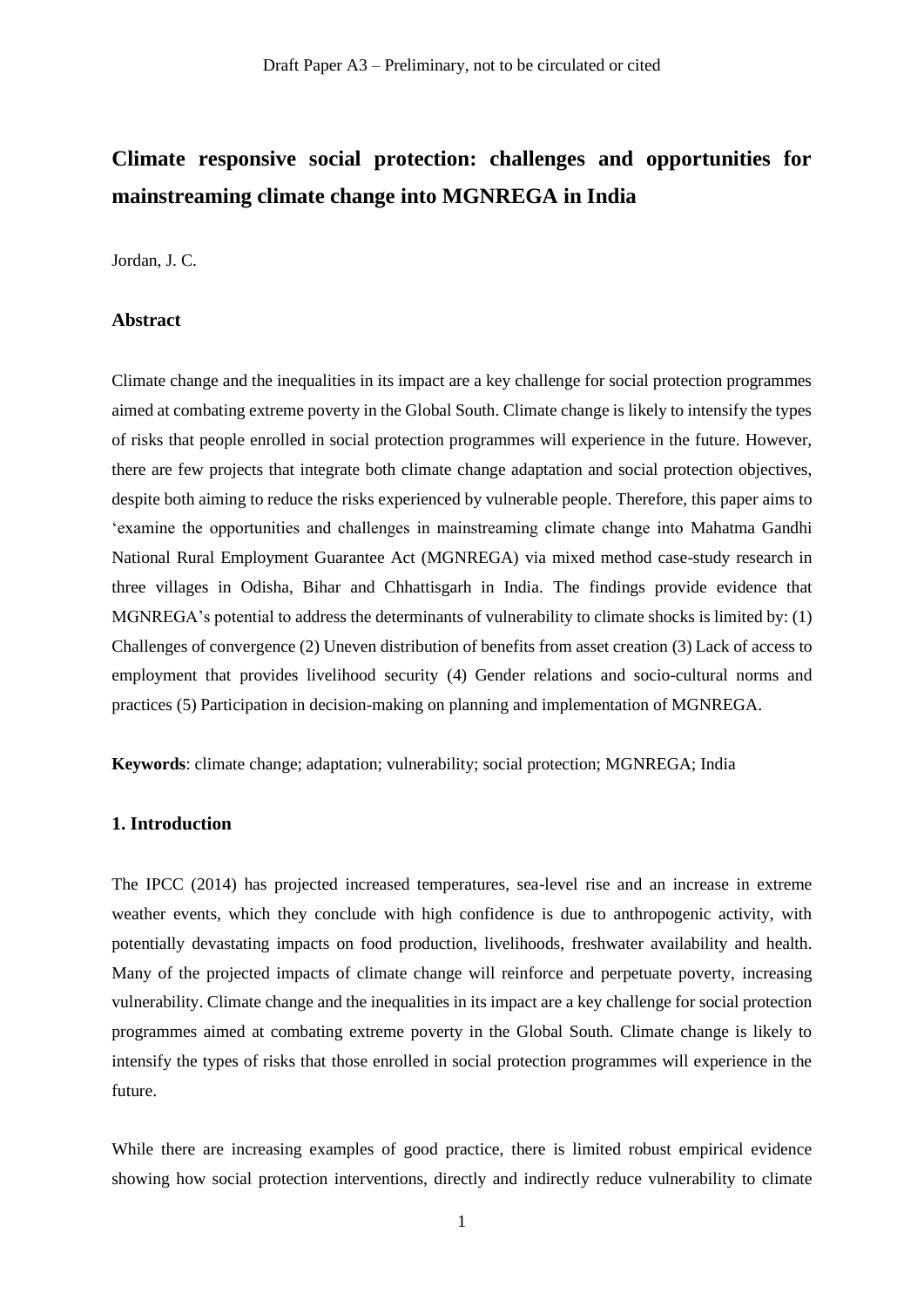change. Therefore, this paper aims to add to this limited empirical evidence by 'examining the opportunities and challenges in mainstreaming climate change into the Mahatma Gandhi National Rural Employment Guarantee Act (MGNREGA)<sup>i</sup>, via mixed method case study research in Khairani, Mansapur, and Annapurna in India. India is a suitable place for this research as it is one of the most vulnerable countries to climate change globally and MGNREGA is the largest state-led public works programme in the world, with £53,024 million invested, generating 23,440 million person-days since 2005.

This paper begins by conceptualising social protection, vulnerability and adaptation and then outlines the empirical approach adopted for this research. It goes on to examine five key factors that limit MGNREGA's potential to address the determinants of vulnerability to climate shocks: challenges of convergence, uneven distribution of benefits from asset creation, lack of access to employment that provides livelihood security, gender relations and socio-cultural norms and practices, and participation in decision-making on planning and implementation of MGNREGA.

### **2. Unpacking social protection, vulnerability and adaptation**

### **2.1 Adaptation to climate change**

Adaptation to climate changeii (see Table 1) typically involves long-term changes in behaviour and practices aimed at reducing vulnerability to future climate change (Pelling, 2011). It is ideally a dynamic process with multiple (overlapping) responses to a range of climate and non-climate shocks on various temporal and spatial scales. It typically includes reactive, concurrent or anticipatory changes (Pelling, 2011; Smit et al., 2000). Adaptation may involve diversifying crops, livestock and/or poultry better suited to changing climatic conditions. In contrast, selling assets to obtain money to survive and rebuild after a climate shock might be a coping strategy. Coping with climate change ensures immediate, shortterm survival in a crisis; it does not affect underlying vulnerability (Jordan, 2015). Coping can actually undermine adaptation (Eriksen et al., 2005). For example coping may intensify vulnerability to future climate change by prioritising short-term resource availability (O'Brien et al., 2007; Vincent et al., 2013). The objective of adaptation is in part to reduce the need for coping (Eriksen et al., 2005). However, determining whether an action is an example of coping or adaptation is context and scale dependent (Vincent et al., 2013).

Coping and adaptive strategies can co-occur despite being distinct, and coping strategies may develop into adaptive strategies over time (Berkes and Jolly, 2001). The factors that shape the capacity to cope may complement the factors that influence the ability to adapt over longer timescales. Indeed, the same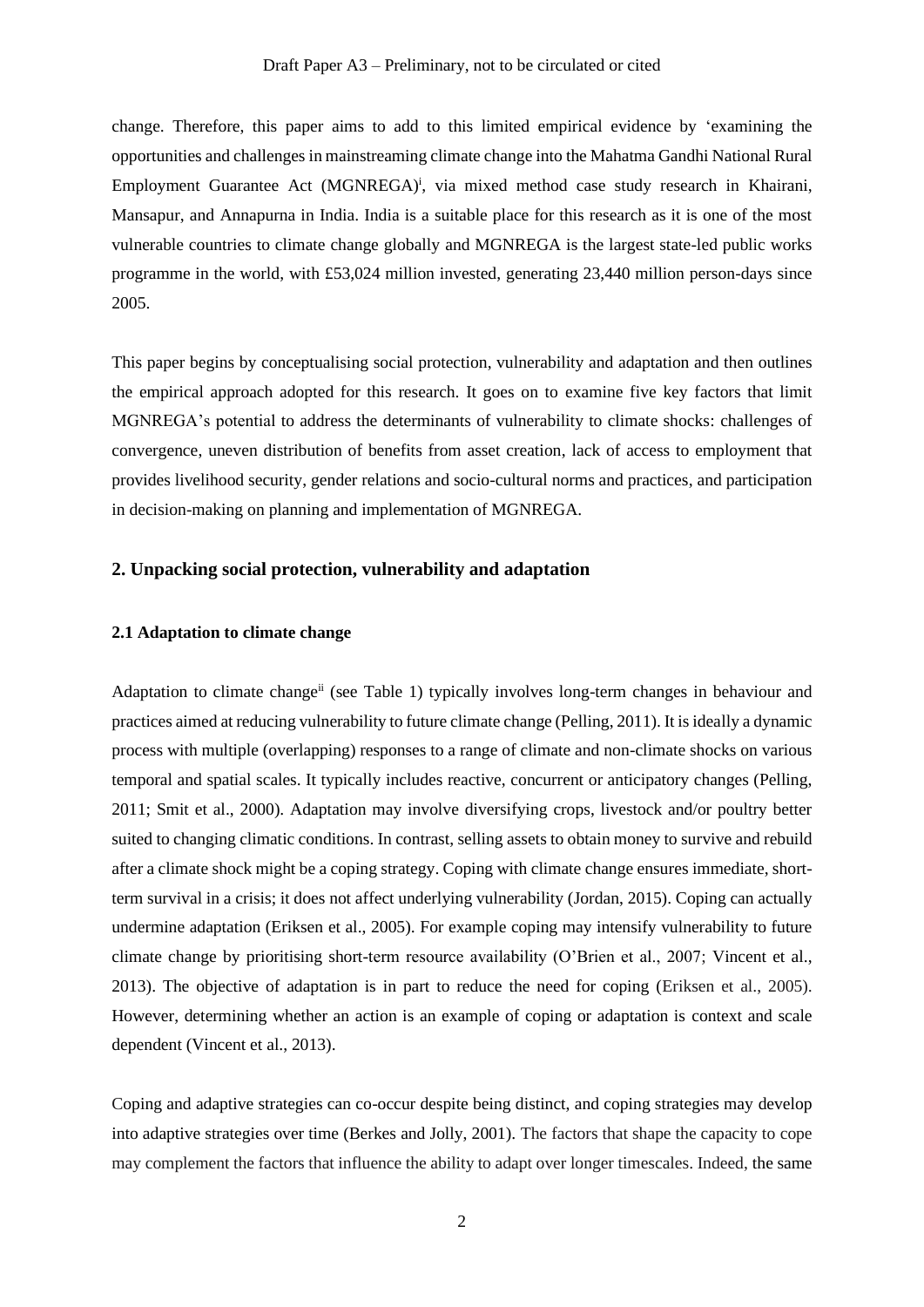context, assets, and exposure to shocks shape both coping and adapting (Adger et al., 2004; Smit and Wandel, 2006). A household's asset portfolio is critical for both processes (Chambers and Conway, 1992; Gunderson, 2010; Moser, 1998). Those with access to diverse assets tend to have greater choice and flexibility in the strategies they adopt to respond to climate change (Author, 2019). Those with eroded assets have access to weaker strategies and fewer choices as to those they employ. Furthermore, the intensity, scale, location, timing, duration, and frequency, by which different types of climate shocks occur can erode the very assets needed for both future coping and adaptation (Smit and Wandel, 2006).

### **Table 1**. Key definitions

| Adaptation    | 'A process of adjustment to new or modified circumstances; it includes the     |
|---------------|--------------------------------------------------------------------------------|
|               | actions people take in response to, or in anticipation of, changing climate    |
|               | stimuli to reduce the impacts or to take advantage of any opportunities that   |
|               | may arise.' (Tompkins and Adger, 2004, p. 78)                                  |
| Coping        | '[S] hort-term mechanisms to ensure survival which do not affect underlying    |
|               | vulnerability (i.e. should exposure to the same hazard occur in the future,    |
|               | [individuals] will probably experience similar negative effects).' (Vincent et |
|               | al., 2013, p. 194)                                                             |
| Vulnerability | The propensity or predisposition to be adversely affected. Vulnerability       |
|               | encompasses a variety of concepts and elements including sensitivity or        |
|               | susceptibility to harm and lack of capacity to cope and adapt. (IPCC, 2014,    |
|               | p. 1775)                                                                       |
|               |                                                                                |

Adaptation to climate change is largely happening incrementally worldwide (Berrang-Ford et al., 2011; Lesnikowski et al., 2013). Incremental adaptation consists of actions within prevailing governance arrangements and is therefore often referred to as the business-as-usual approach (Kates et al., 2012). It addresses immediate and anticipated shocks by adjusting existing practices to make them better suited to dealing with climate change (Kates et al., 2012; Park et al., 2012). Unlike coping, incremental adaptation reduces vulnerability (proximate causes) in the case of re-exposure to the same climate shock. It might involve rebuilding a house that was damaged in a flood to new specifications, which make it more resilient to flood risk, for example, raising the plinth of the homestead. In contrast, a coping strategy might involve a household migrating to earn funds to rebuild their house to the same specifications (Vincent et al., 2013). This ensures their immediate survival but makes them no more resilient to a flood of similar or greater magnitude (Vincent et al., 2013).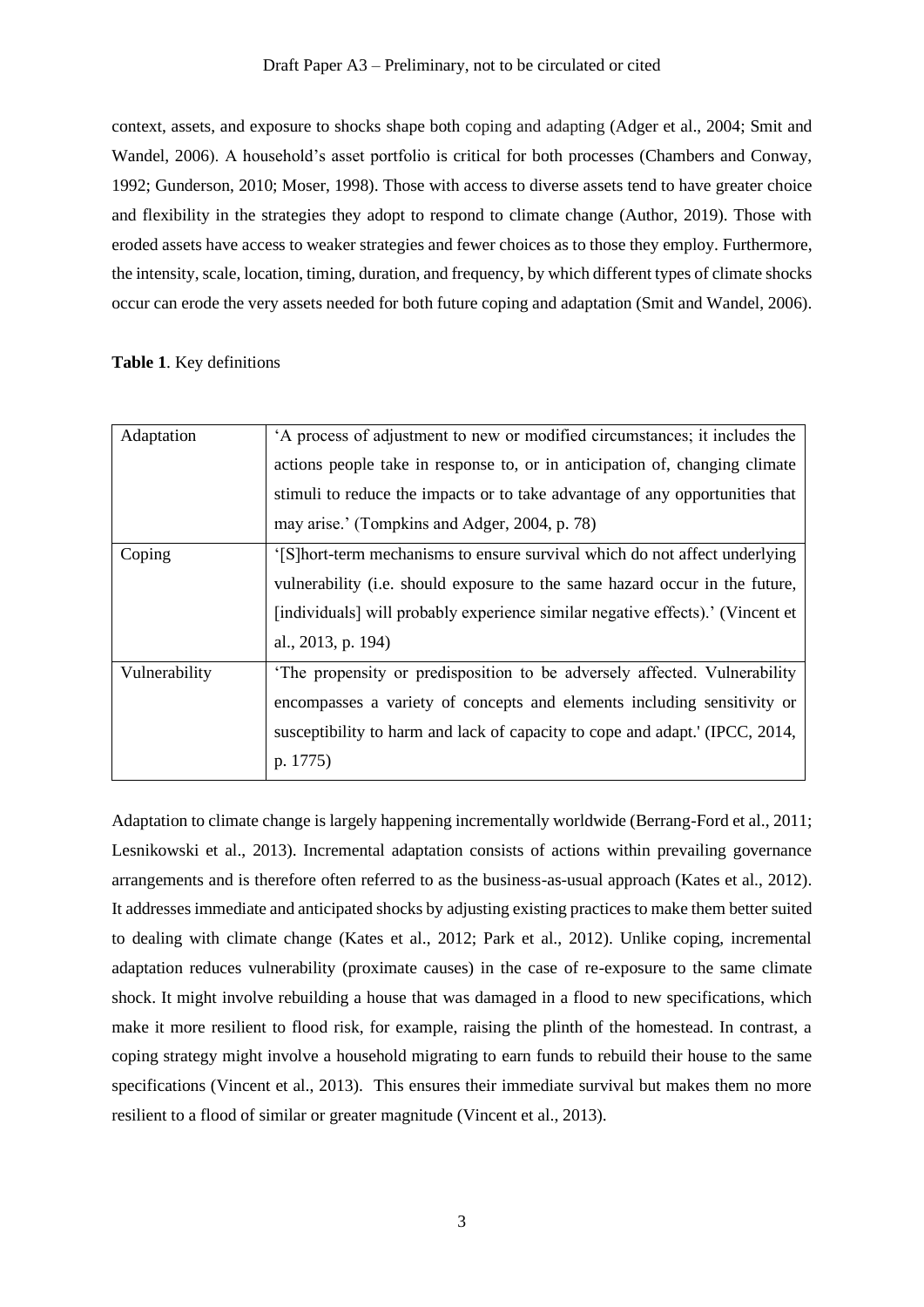It is unlikely that incremental change on its own will be enough to avoid intolerable risks; there is a need for adaptation that will address how vulnerability is produced (Eriksen et al., 2015; Pelling, 2011; Tschakert et al., 2013).<sup>iii</sup> Multiple forces and processes cause vulnerability itself (Kelman et al., 2015; Bankoff, 2003; Wisner et al. 2004), these are often structural. Their underlying causes are largely shaped by economic, demographic, political, social and gendered processes (Marino and Ribot, 2012; Wisner et al., 2004). Transformational adaptation is necessary to address the root causes of vulnerability to climate change (e.g., social, cultural, and economic relationships, and power hierarchies) through challenging and changing the fundamental attributes of existing social structures and power relations (Brown, 2016; Gillard et al., 2016; O'Brien et al., 2014; Pelling et al., 2015). Transformational adaptation occurs at the long-term end of the adaptation spectrum, cementing systematic and behavioural changes requires longer timeframes than actions associated with incremental adaptation or coping (Few et al., 2017). Responses to climate change that fall short of transformational change can be valuable and indeed poorly planned transformational change may maintain or reinforce vulnerability (O'Brien, 2012; Pelling, 2011).

While the outward objective of adaptation is to reduce vulnerability, the assumption that attempts to do so are always successful ignores the complexity of the relationship between both incremental and transformational adaptation and vulnerability. Indeed, measures intended to adapt to climate change are not always successful (Doria et al., 2009). Past research shows that due to the spatial and temporal complexity of climate change problems and responses, people in different places and at different times may have differing perspectives on the success of a particular adaptation measure (Adger et al., 2005; Barnett and O'Neill, 2010; Eriksen et al., 2015). Measures may simply fail without doing actual damage; they can also become maladaptation, by increasing the vulnerability of other groups and sectors in the future (Burton, 1997). Indeed, maladaptation increases vulnerability but also may generates new risks.

#### **2.2 Links between adaptation and social protection**

There has been a growing interest on the part of government and non-governmental organisations (NGOs) in the potential of social protection programmes to reduce vulnerability to climate variability and change (see Heltberg 2007; Stirbu, 2010). Social protection programmes encompass a range of interventions from safety-net programmes to social insurance programmes that enhance vulnerable people's resilience to adverse stresses and shocks that *transfer income and assets to the poor, protect the vulnerable against livelihood risks and enhance the social status and rights of the marginalised, with the overall objectives of extending the benefits of economic growth and reducing the economic or social vulnerability of the poor, vulnerable and marginalised groups'* (Sabates-Wheeler and Devereux,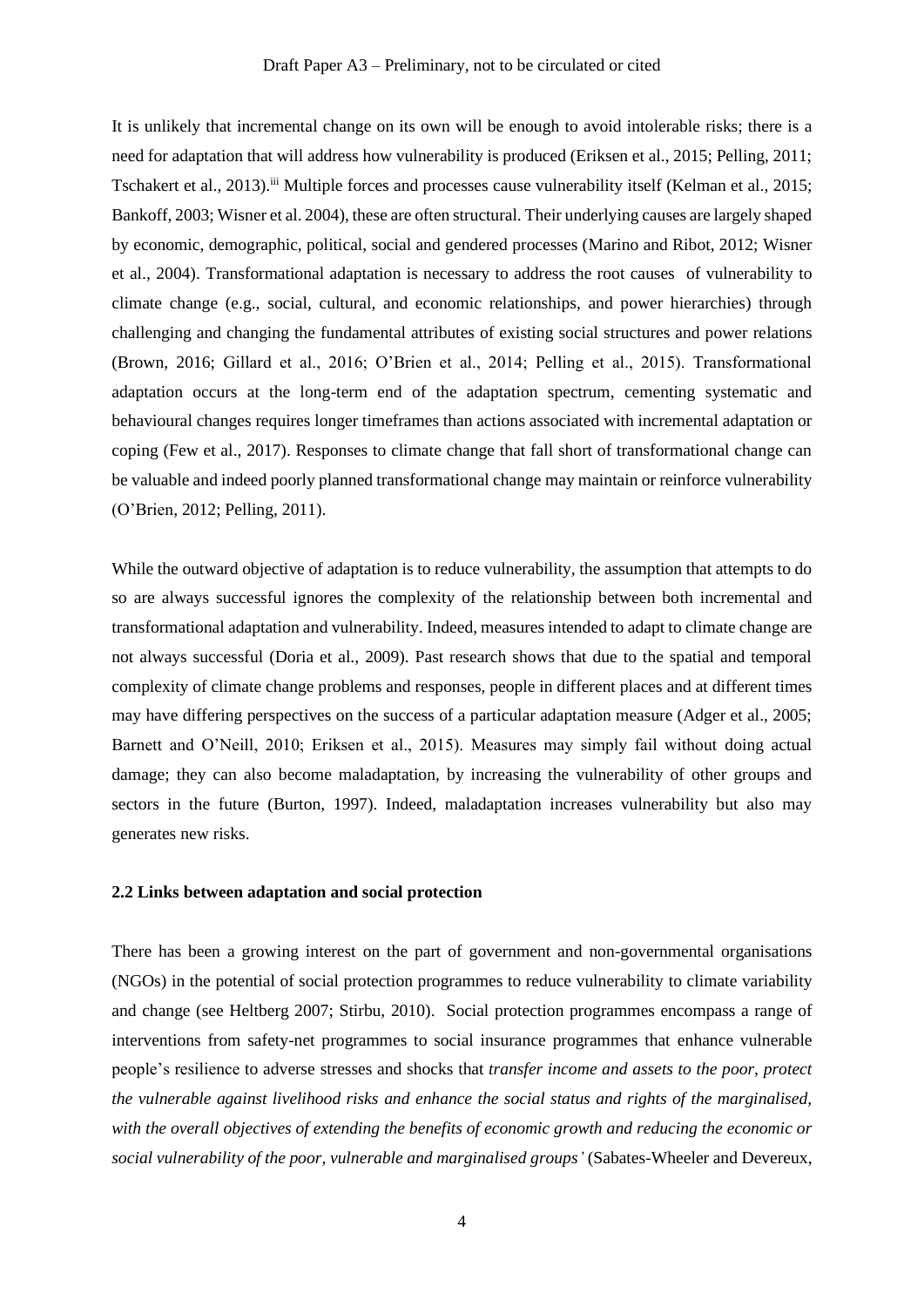2006). Indeed, there is some evidence to suggest that social protection programmes and climate change adaptation can potentially be complementary approaches as both aim to reduce vulnerability. Incorporating climate change adaptation into social protection would mean understanding the ways in which social protection instruments and interventions can potentially contribute to climate change vulnerability reduction (see Table 2).<sup>iv</sup>

**Table 2**. Promoting vulnerability reduction to climate variability and change through adaptive social protection

| <b>Time-frame</b> | <b>Social</b>                              | <b>Social protection instrument</b>                                                                                                                                                                                                     | <b>Potential co-benefits for</b>                                                                                                                                                             |
|-------------------|--------------------------------------------|-----------------------------------------------------------------------------------------------------------------------------------------------------------------------------------------------------------------------------------------|----------------------------------------------------------------------------------------------------------------------------------------------------------------------------------------------|
|                   | protection<br>category <sup><i>v</i></sup> |                                                                                                                                                                                                                                         | climate change<br>vulnerability reduction                                                                                                                                                    |
| Short-term        | Protective<br>(coping)                     | Social service provision<br>$\bullet$<br>Social transfers (food/cash),<br>including safety nets<br>Social pension schemes<br>Public works programmes                                                                                    | Protection of those most<br>$\bullet$<br>vulnerable to climate<br>risks, with low levels of<br>adaptive capacity                                                                             |
|                   | Preventative<br>(coping)                   | Social transfers<br>$\bullet$<br>Livelihood diversification<br>$\bullet$<br>Weather-indexed crop<br>$\bullet$<br>insurance<br>Social insurance                                                                                          | Prevents damaging<br>$\bullet$<br>coping strategies as a<br>result of risks to weather<br>dependent livelihoods                                                                              |
|                   | Promotive<br>(adapting)                    | Social transfers<br>$\bullet$<br>Access to credit<br>$\bullet$<br>Asset transfers or protection<br>$\bullet$<br>Starter packs (drought/flood-<br>resistant)<br>Access to common property<br>resources<br><b>Public works programmes</b> | Promotes resilience<br>$\bullet$<br>through livelihood<br>diversification and<br>security to withstand<br>climate related shocks<br>Promotes opportunities<br>arising from climate<br>change |
| Long-term         | Transformative<br>(adapting)               | Promotion of minority rights<br>$\bullet$<br>Anti-discrimination<br>$\bullet$<br>campaigns<br>Social funds<br>Proactively challenging<br>discriminatory behaviour                                                                       | Transforms social<br>$\bullet$<br>relations to combat<br>discrimination<br>underlying social and<br>political vulnerability                                                                  |

Source: adapted from Davies et al. (2009), p16

Note: These categories of interventions may overlap. For instance, public works projects can both 'promote' incomes as well as 'prevent' deprivation as they aim to transfer short-term food or cash (prevention) and build long-term infrastructure (promotion) (Coirolo, et al., 2013).

However, there are few projects that integrate both climate change adaptation and social protection objectives, despite an adaptive social protection approach offering much potential in reducing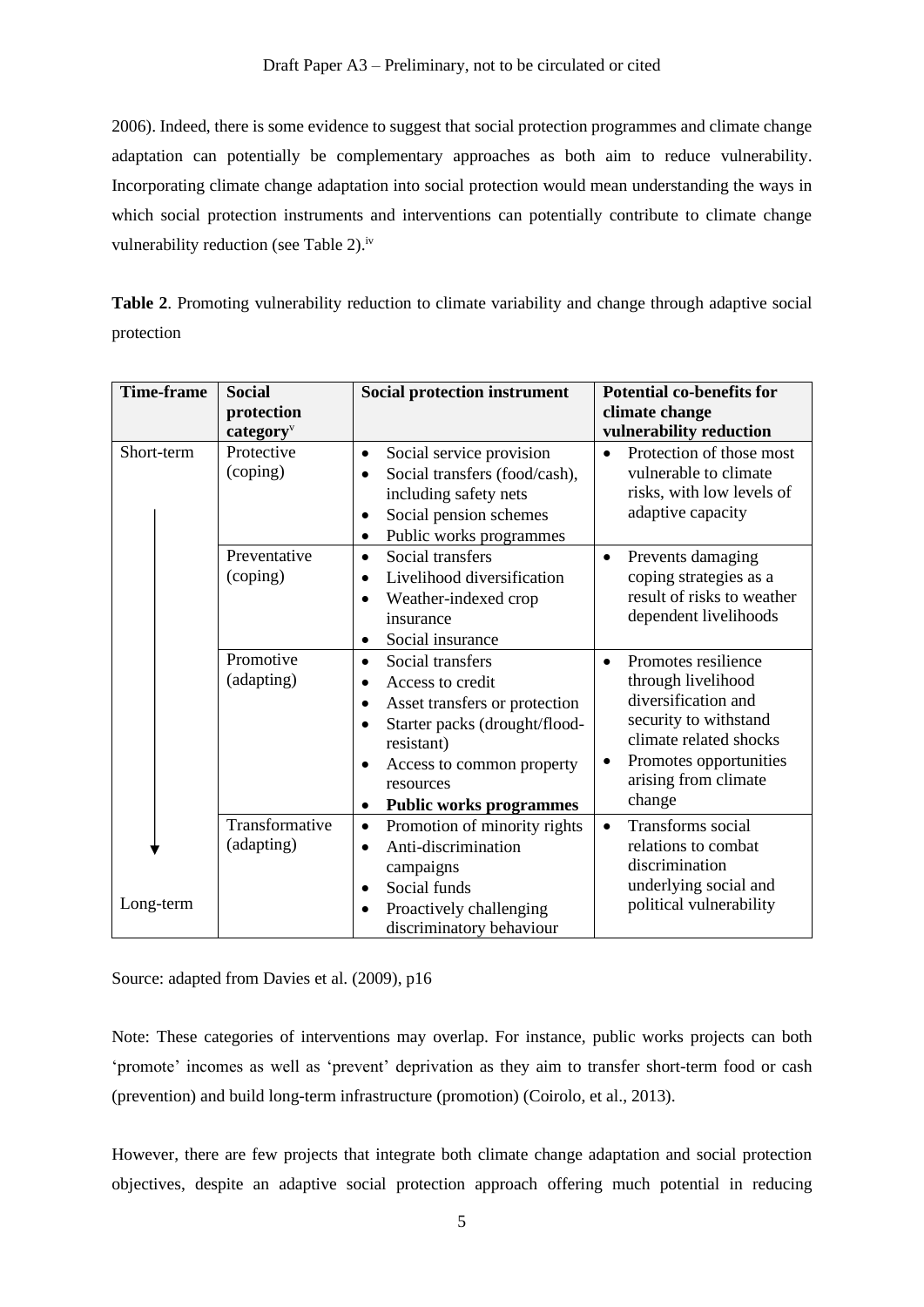vulnerability to climate shocks (see Table 2). This is a key challenge given the effect that climate change will likely have on social protection interventions and programmes, and will change the types of risks that vulnerable people face (Kuriakose et al., 2013). While there are an increasing number of examples of good practice (Jones et al., 2010), there is limited robust empirical evidence showing how social protection interventions, directly and indirectly reduce vulnerability to climate variability and change (Davies et al., 2013).

**Table 2**. Potential benefits of adaptive social protection

- Introduces a longer-term perspective for social protection and climate change interventions.
- Aligns social protection programmes with current and future climate change impacts in the project region.
- Supports and strengthen poor and fragile livelihoods based on climate-sensitive economic activities.
- Diversifies livelihoods into income generating activities that are less vulnerable to the impacts of climate change.
- Creates integrated strategies of resilience to tackle climate change through improved coordination between ministries responsible for climate change and social protection.
- Reduces the need to adopt distress coping strategies that maintain or reinforce vulnerability to climate change.
- Uses existing structures or systems to target support (e.g. use social protection systems to direct support to vulnerable climate groups).

Source: adapted from Coirolo, et al. (2013), Davies et al. (2009), Harvey, (2007)

# **3. Research design and methods**

# **3.1 Selection and description of case study sites**

This paper is based empirically on case study research in India, which has been identified, as one of the most vulnerable countries to climate change impacts according to the Global Climate Risk Index 2018 (Eckstein et al., 2018). This study is part of the United Kingdom Government Department for International Development funded 'Infrastructure for Climate Resilient Growth' (ICRG) programme, which provides technical assistance to India's Ministry of Rural Development (MORD) and three states of India, Bihar, Chhattisgarh and Odisha, to improve the design and implementation of natural resource management activities under India's central anti-poverty scheme, the MGNREGA. The ICRG villages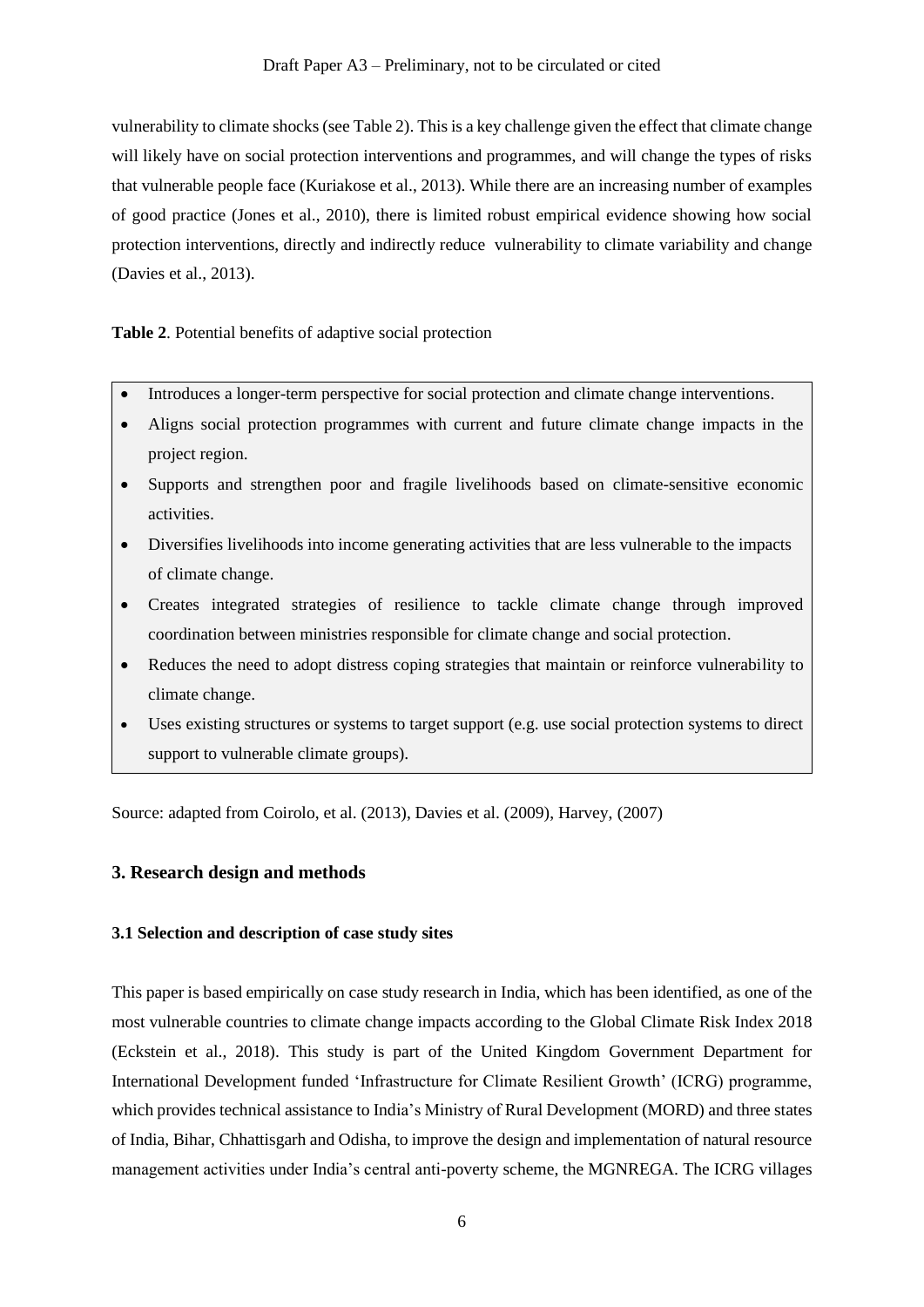selected for this research were *Khairani* (case study village 1) in Nuapada block, located in Nuapada district, under Odisha state (see Figure 1), *Mansapur* (case study village 2) in Laukahi block, in Madhubani district, under Bihar state (see Figure 2), and *Annapurna* (case study village 3) in Premnagar block, in Surajpur district (Premnagar was formerly located in Surguja district)<sup>vi</sup>, under Chhattisgarh state (see Figure 3).



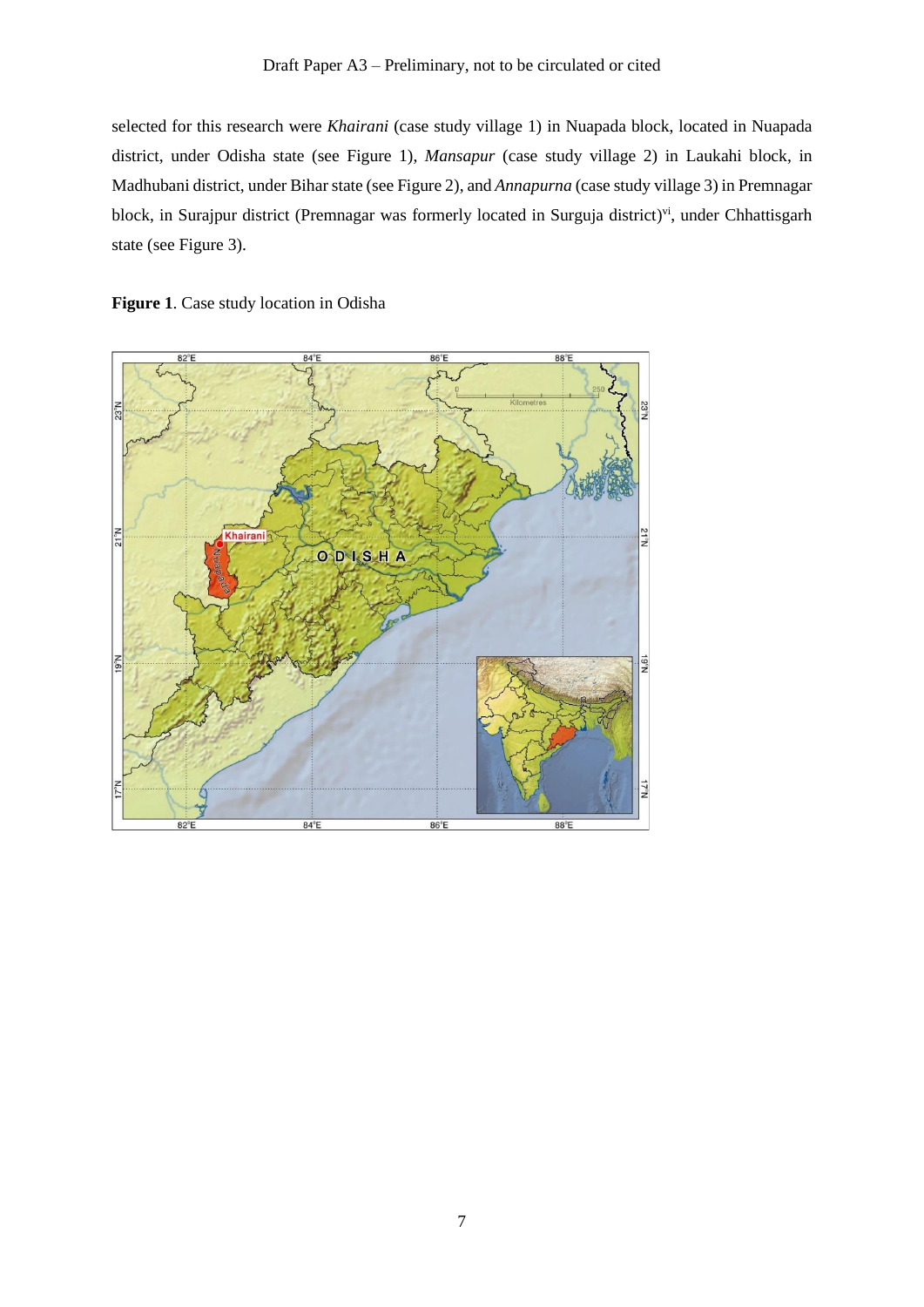



**Figure 3**. Case study location in Chhattisgarh

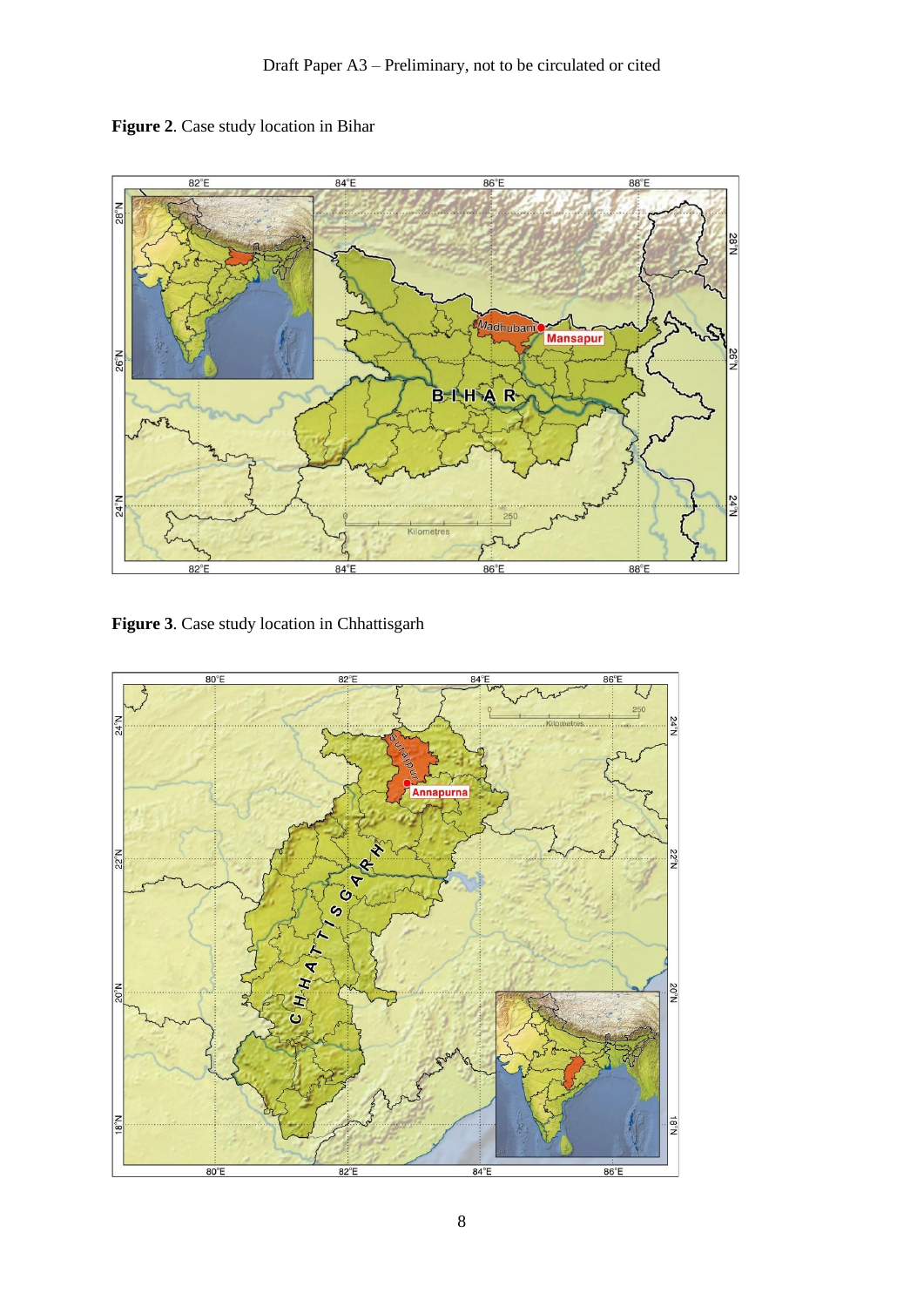These ICRG villages were selected as a suitable case study to examine the opportunities and challenges in mainstreaming climate change into MGNREGA, because of their location in climate vulnerable districts, 'backward' blocks, and the phase of ICRG implementation. The case study villages were selected through a range of criterion. The Central Research Institute for Dryland Agriculture's (CRIDA) climate vulnerability rank and India's Ministry of Agriculture's drought frequency measures outlined in the 'Scoping Study on Infrastructure for Climate Resilient Growth through MGNREGA' (2016) were used as the two sorting criteria to identify the most vulnerable districts to climate change in Odisha, Bihar and Chhattisgarh.<sup>vii</sup> However, less weight was given to the drought frequency measure given that this refers only to frequency, rather than severity. Then the ICRG block within these districts with the lowest backwardness rank were selected. However, the criterion had to be relaxed in some cases, as some of the blocks initially selected did not have ICRG work planned or underway at the time of the selection of the case study sites. The village selected from each of the three short-listed blocks were chosen to ensure that there was variation in the phase of ICRG execution across the cast study villages, in order to allow for the examination of heterogeneity of planning and implementation. The key characteristics of the case study villages are outlined in Table 3 and 4.

| <b>Climate Parameter</b>            |           | Case study village 1  | Case study village 2 | Case study village 3 |
|-------------------------------------|-----------|-----------------------|----------------------|----------------------|
|                                     |           | Khairani village,     | Mansapur village,    | Annapurna village,   |
|                                     |           | Nuapada block,        | Laukahi block,       | Premnagar block,     |
|                                     |           | Nuapada district,     | Madhubani district,  | Surajpur district,   |
|                                     |           | Odisha state          | <b>Bihar</b> state   | Chhattisgarh state   |
| <b>Climate change vulnerability</b> |           |                       |                      |                      |
| CRIDA-NICRA vulnerability rank      |           | 197                   | 29                   | 151                  |
| (district level)                    |           |                       |                      |                      |
| <b>Temperature</b>                  |           |                       |                      |                      |
| Highest temperature recorded        |           | 43.7 °C               | 43.3 °C              | 44.8 °C              |
| $(1984 - 2014)$                     |           |                       |                      |                      |
| Mean summer maximum                 |           | 37.9°C                | 35.8 °C              | $37.6$ °C            |
| temperature (1984-2014)             |           |                       |                      |                      |
| Mean summer minimum                 |           | $21.0$ °C             | 16.3 °C              | 19.0 °C              |
| temperature $(1984-2014)$           |           |                       |                      |                      |
| Change in mean maximum              |           | $0.22$ <sup>o</sup> C | $0.6^{\circ}$ C      | $0.29$ °C            |
| temperature (1984-2014)             |           |                       |                      |                      |
| Change in maximum temperature       |           | $\overline{a}$        | ÷.                   |                      |
| by 2035 (2021-2050) relative to the |           |                       |                      |                      |
| historical 1984-2014 period         |           |                       |                      |                      |
| <b>Rainfall</b>                     |           |                       |                      |                      |
| Mean June-Sept                      | 1984-2014 | 1,134mm               | 995mm                | 1,147mm              |
| rainfall                            | 2021-2050 | 1,060mm               | 1,189mm              | 1,030mm              |
| Percentage change in mean June-     |           | $c. -8%$              | c. 18%               | c. $-11%$            |
| Sept rainfall during the projected  |           |                       |                      |                      |
| period (2021-2050) compared to      |           |                       |                      |                      |
| the historical period of 1984-2014  |           |                       |                      |                      |
| <b>Standard deviation June-Sept</b> |           | 306mm                 | 287mm                | 343mm                |
| rainfall (1984-2014)                |           |                       |                      |                      |

**Table 3**. Current climate variability assessment and climate change projections at block level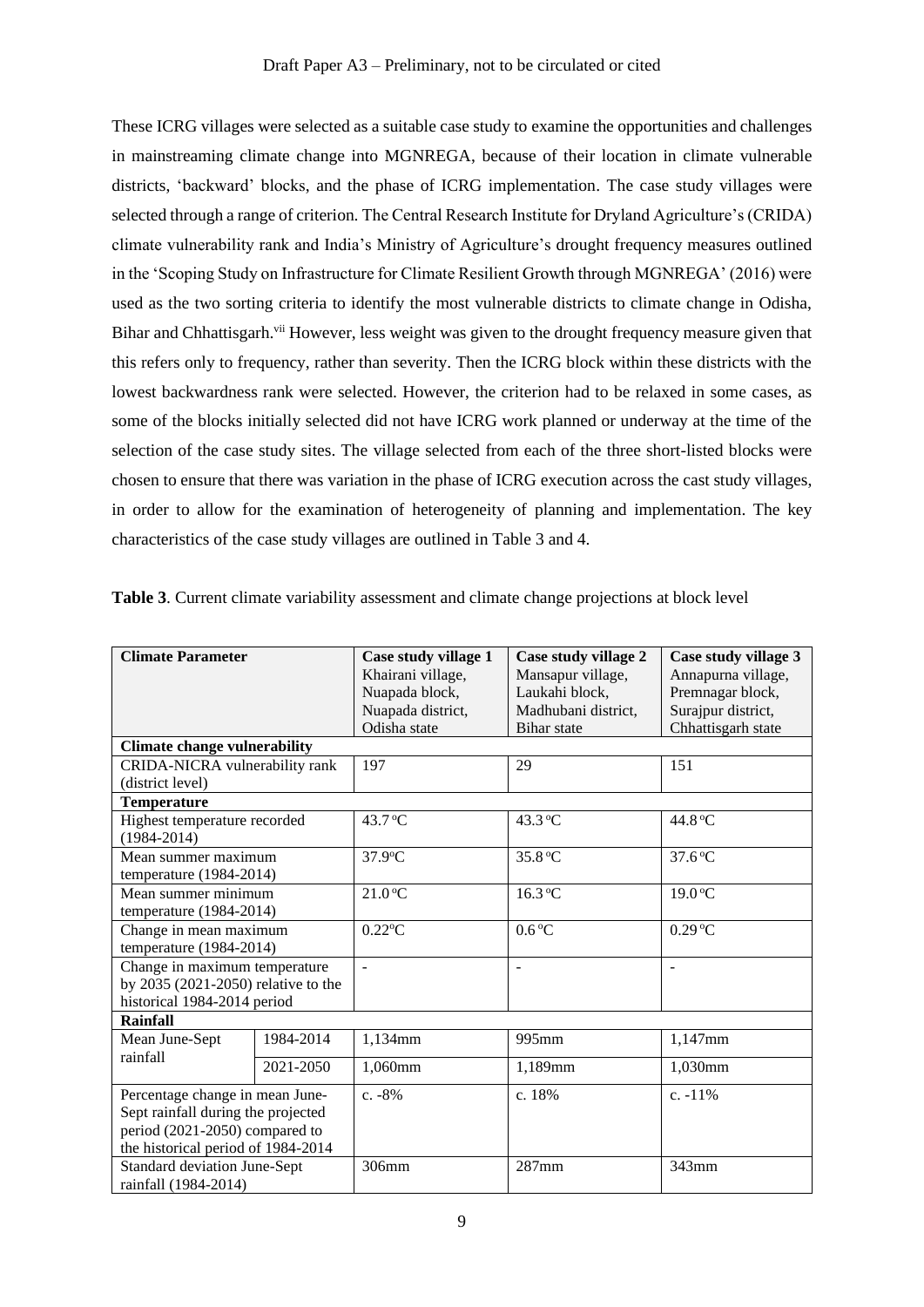# Draft Paper A3 – Preliminary, not to be circulated or cited

| Rainfall variability<br>based on coefficient | 1984-2014 | 26.98%         | 28.84%         | 29.9%         |  |  |
|----------------------------------------------|-----------|----------------|----------------|---------------|--|--|
| of variation JJAS                            |           |                |                |               |  |  |
| rainfall                                     | 2021-2050 | 32.8%          | 58.9%          | 46.4%         |  |  |
| Average number of                            | 1984-2014 | 62 days        | 62 days        | 62 days       |  |  |
| rainy days $(> 2.5)$                         | 2021-2050 | 113 days       | 63 days        | 80 days       |  |  |
| mm/day)/year                                 |           |                |                |               |  |  |
| Change in number of rainy days $($           |           | 45.3%          | 2%             | 23%           |  |  |
| 2.5 mm/day) during the projected             |           |                |                |               |  |  |
| period (2021-2050) compared to               |           |                |                |               |  |  |
| the historical period of 1984-2014           |           |                |                |               |  |  |
| Average number of                            | 1984-2014 | 6.27 days      | 3.5 days       | $2.63$ days   |  |  |
| rainy days (51-100                           |           |                |                |               |  |  |
| mm/day)/year                                 | 2021-2050 | $6.27$ days    | 7.27 days      | 8.73 days     |  |  |
|                                              |           |                |                |               |  |  |
| Change in number of rainy days               |           | $\overline{a}$ | $\overline{a}$ |               |  |  |
| (51-100 mm/day in the projected              |           |                |                |               |  |  |
| scenario (2021-2050) relative to the         |           |                |                |               |  |  |
| historic period (1984-2014)                  |           |                |                |               |  |  |
| Average number of                            | 1984-2014 | $\mathbb{L}$   | $0.5$ days     | $0.2$ days    |  |  |
| rainy days (100>                             |           |                |                |               |  |  |
| mm/day)/year                                 |           |                |                |               |  |  |
|                                              | 2021-2050 | $2.07$ days    | $1.23$ days    | 1 day         |  |  |
|                                              |           |                |                |               |  |  |
| Change in frequency of occurrence            |           | $\frac{1}{2}$  | $\overline{a}$ | $\frac{1}{2}$ |  |  |
| of rainfall events of 100> mm/day            |           |                |                |               |  |  |
| in the projected Scenario (2021-             |           |                |                |               |  |  |
| 2050) relative to the historic period        |           |                |                |               |  |  |
| $(1984 - 2014)$                              |           |                |                |               |  |  |
| Highest rainfall event (mm)/day              |           | 148mm          | 235mm          | 176mm         |  |  |
| $(1984 - 2014)$                              |           |                |                |               |  |  |
| Number of years with normal                  |           | 6 years        | 9 years        | 6 years       |  |  |
| sowing rainfall (June) during the            |           |                |                |               |  |  |
| historic period (1984-2014)                  |           |                |                |               |  |  |
| <b>Drought events</b>                        |           |                |                |               |  |  |
| Drought (1984-2014)                          | Mild      | 12 years       | 10 years       | 15 years      |  |  |
|                                              | Moderate  | c. 4 years     | 6 years        | 1 year        |  |  |
| Severe                                       |           | 5 years        | $\Omega$       | 1 year        |  |  |
| Government of India Ministry of              |           | 2 years        | 3 years        | 2 years       |  |  |
| Agriculture (MoA) drought                    |           |                |                |               |  |  |
| frequency $(2000-2015, 5$ year               |           |                |                |               |  |  |
| internal) (district level)                   |           |                |                |               |  |  |
|                                              |           |                |                |               |  |  |

Source: Indian Institute of Science (2017a, 2017b, 2017c); Samaj Pragati Sahayog (2016)

Note: data is at block level unless otherwise stated.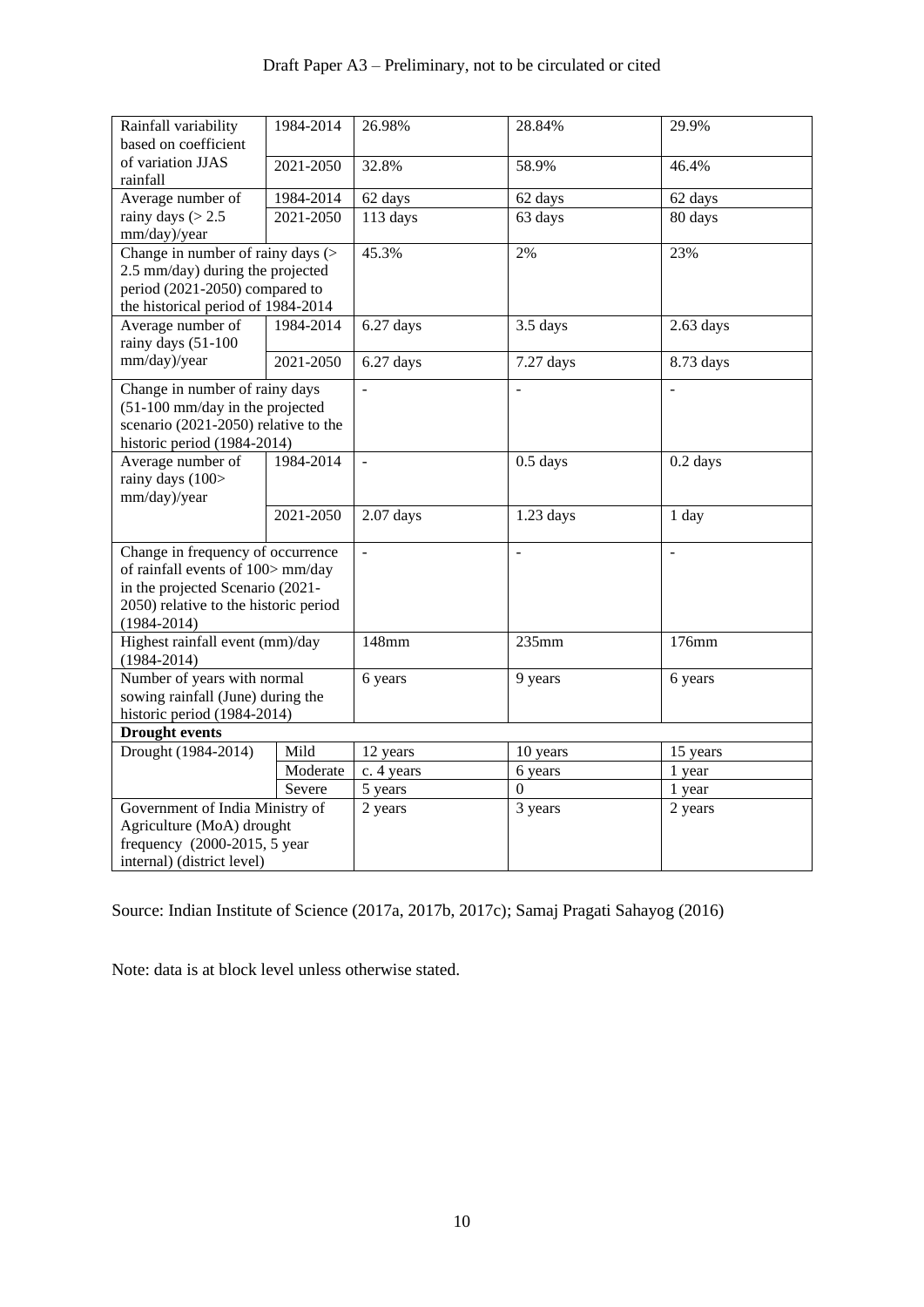# **Table 4**. Key characteristics of case study villages

| <b>Key characteristics</b>      |                                                | Case study village 1                                                                                  | Case study village 2                                                                                                | Case study village 3                                                                                              |
|---------------------------------|------------------------------------------------|-------------------------------------------------------------------------------------------------------|---------------------------------------------------------------------------------------------------------------------|-------------------------------------------------------------------------------------------------------------------|
|                                 |                                                | Khairani (Nuapada block, Nuapada                                                                      | Mansapur (Laukahi block, Madhubani                                                                                  | Annapurna (Premnagar block,                                                                                       |
|                                 |                                                | district, Odisha state)                                                                               | district, Bihar state)                                                                                              | Surajpur district, Chhattisgarh state)                                                                            |
| Village profile                 |                                                |                                                                                                       |                                                                                                                     |                                                                                                                   |
| Households                      |                                                | 265                                                                                                   | 921                                                                                                                 | 321                                                                                                               |
| Population                      |                                                | 1,454                                                                                                 | 5,621                                                                                                               | 1,506                                                                                                             |
| Backwardness rank (block level) |                                                | 521                                                                                                   | 119                                                                                                                 | 636                                                                                                               |
| Religion composition            | Hindu                                          | 100%                                                                                                  | 100%                                                                                                                | 100%                                                                                                              |
| of household                    | Muslin                                         | $\mathbf{0}$                                                                                          | $\boldsymbol{0}$                                                                                                    | $\mathbf{0}$                                                                                                      |
|                                 | Christian                                      | $\boldsymbol{0}$                                                                                      | $\Omega$                                                                                                            | $\mathbf{0}$                                                                                                      |
| Caste                           | <b>Brahmin</b>                                 | $\boldsymbol{0}$                                                                                      | 200 (21.72%)                                                                                                        | $\boldsymbol{0}$                                                                                                  |
|                                 | Other general caste<br>(other than<br>Brahmin) | $\overline{0}$                                                                                        | $\overline{0}$                                                                                                      | $\overline{a}$                                                                                                    |
|                                 | Other backward<br>class                        | 22.26%                                                                                                | 32.57%                                                                                                              | $\overline{a}$                                                                                                    |
|                                 | Scheduled caste                                | 3.02%                                                                                                 | 39.20%                                                                                                              | $\sim$                                                                                                            |
|                                 | Scheduled tribe                                | 74.72%                                                                                                | 6.51%                                                                                                               |                                                                                                                   |
| Major crops grown               |                                                | Paddy, vegetables                                                                                     | Maize, sugarcane, vegetables, paddy,<br>wheat                                                                       | Paddy,<br>maize,<br>wheat,<br>red<br>gram,<br>black<br>chickpea,<br>sesame,<br>gram,<br>horsegram                 |
| Source of drinking water        |                                                | Tubewell, well                                                                                        | Tubewell                                                                                                            | Tubewell, wellcanal/river/stream                                                                                  |
| Source of other used water      |                                                | Tubewell, tap, well, pond/ditch                                                                       | Tubewell, pond/ditch                                                                                                | Tubewell, well, canal/river, pond/ditch                                                                           |
| <b>Climate risk</b>             |                                                |                                                                                                       |                                                                                                                     |                                                                                                                   |
| Ranking of climate risks        |                                                | 1. Drought, heat stress 2. rainfall<br>variability 3. rainfall intensity 4<br>waterlogging 5 flooding | 1. Waterlogging, heat stress 2.<br>Drought 3. monsoon rainfall<br>variability 4. Rainfall intensity and<br>flooding | 1. Heat stress 2. Drought 3. Monsoon<br>rainfall variability 4. Rainfall intensity<br>5. Waterlogging 6. flooding |
| <b>MGNREGA</b>                  |                                                |                                                                                                       |                                                                                                                     |                                                                                                                   |
| Year of implementation of NREGA |                                                | 2006                                                                                                  | 2007                                                                                                                | 2006                                                                                                              |
| Active job cardholders          |                                                | 258                                                                                                   |                                                                                                                     | $\overline{a}$                                                                                                    |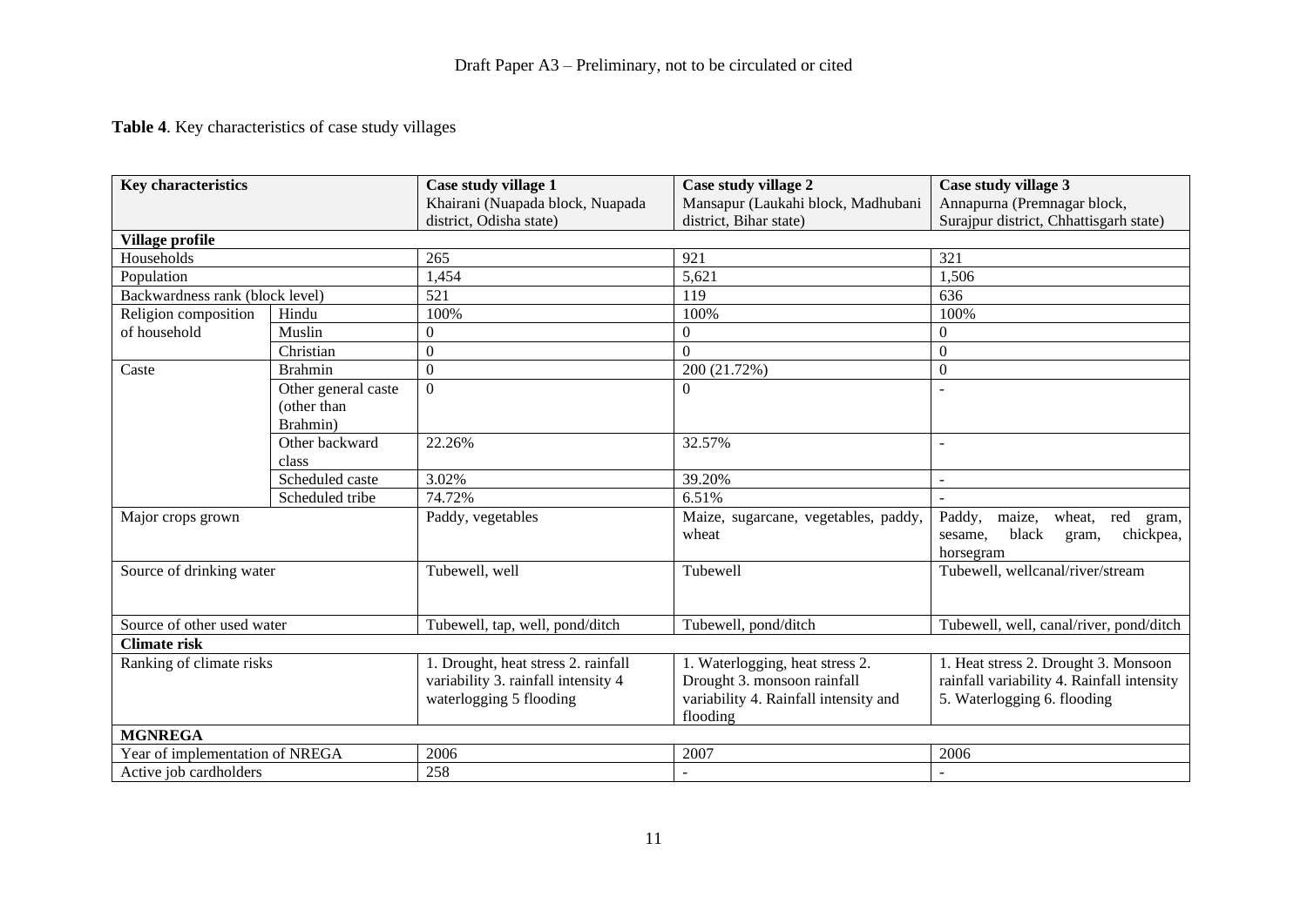| Households actively<br>seeking MNREGA<br>work in the last 4<br>years | 2014      | 200                                                                                                          |                | 173                                                                                                           |
|----------------------------------------------------------------------|-----------|--------------------------------------------------------------------------------------------------------------|----------------|---------------------------------------------------------------------------------------------------------------|
|                                                                      | 2015      | 170                                                                                                          | $\sim$         | 163                                                                                                           |
|                                                                      | 2016      | 150                                                                                                          | $\sim$         | 203                                                                                                           |
|                                                                      | 2017      | 147                                                                                                          |                | 193                                                                                                           |
| Daily wage rate for MNREGA work                                      |           | 176 rupees                                                                                                   | $\overline{a}$ | 172 rupees                                                                                                    |
| Number of households                                                 | 2013-2014 | 10                                                                                                           | $\blacksquare$ | 13                                                                                                            |
| completed 100 days in<br>the last 4 years                            | 2014-2015 | 5                                                                                                            | $\sim$         | 17                                                                                                            |
|                                                                      | 2015-2016 | 5                                                                                                            |                | 21                                                                                                            |
|                                                                      | 2016-2017 | 4                                                                                                            |                | 15                                                                                                            |
| <b>Total MGNREGA</b><br>person days in the last<br>4 years           | 2013-2014 |                                                                                                              |                | 12,052 (17.72% days by women,<br>5.63% by schedule caste or scheduled<br>tribes, 0% days by disabled persons) |
|                                                                      | 2014-2015 |                                                                                                              |                | 14,012 (26.54% days by women,<br>6.23% by schedule caste or scheduled<br>tribes, 0% days by disabled persons) |
|                                                                      | 2015-2016 |                                                                                                              |                | 14,970 (34.11% days by women,<br>6.39% by schedule caste or scheduled<br>tribes, 0% days by disabled persons) |
|                                                                      | 2016-2017 | 3,950 (39.49% days by women, 52.91<br>by schedule caste or scheduled tribes,<br>0% days by disabled persons) |                | 16,279 (25.27% days by women,<br>6.22% by schedule caste or scheduled<br>tribes, 0% days by disabled persons) |
| <b>Total MGNREGA</b>                                                 | 2013-2014 |                                                                                                              | ÷,             | 2,031904 rupees                                                                                               |
| expenditure (materials<br>plus labour costs) in                      | 2014-2015 |                                                                                                              |                | 2,299884 rupees                                                                                               |
| last 4 years.                                                        | 2015-2016 |                                                                                                              |                | 2,651990 rupees                                                                                               |
|                                                                      | 2016-2017 | 1,050000 rupees                                                                                              |                | 2,899988 rupees                                                                                               |

Source: field data (2018a, 2018b), Jordan, Samaj Pragati Sahayog (2016)

Notes: records of MGNREGA data for Mansapur village was not available from the current PRS.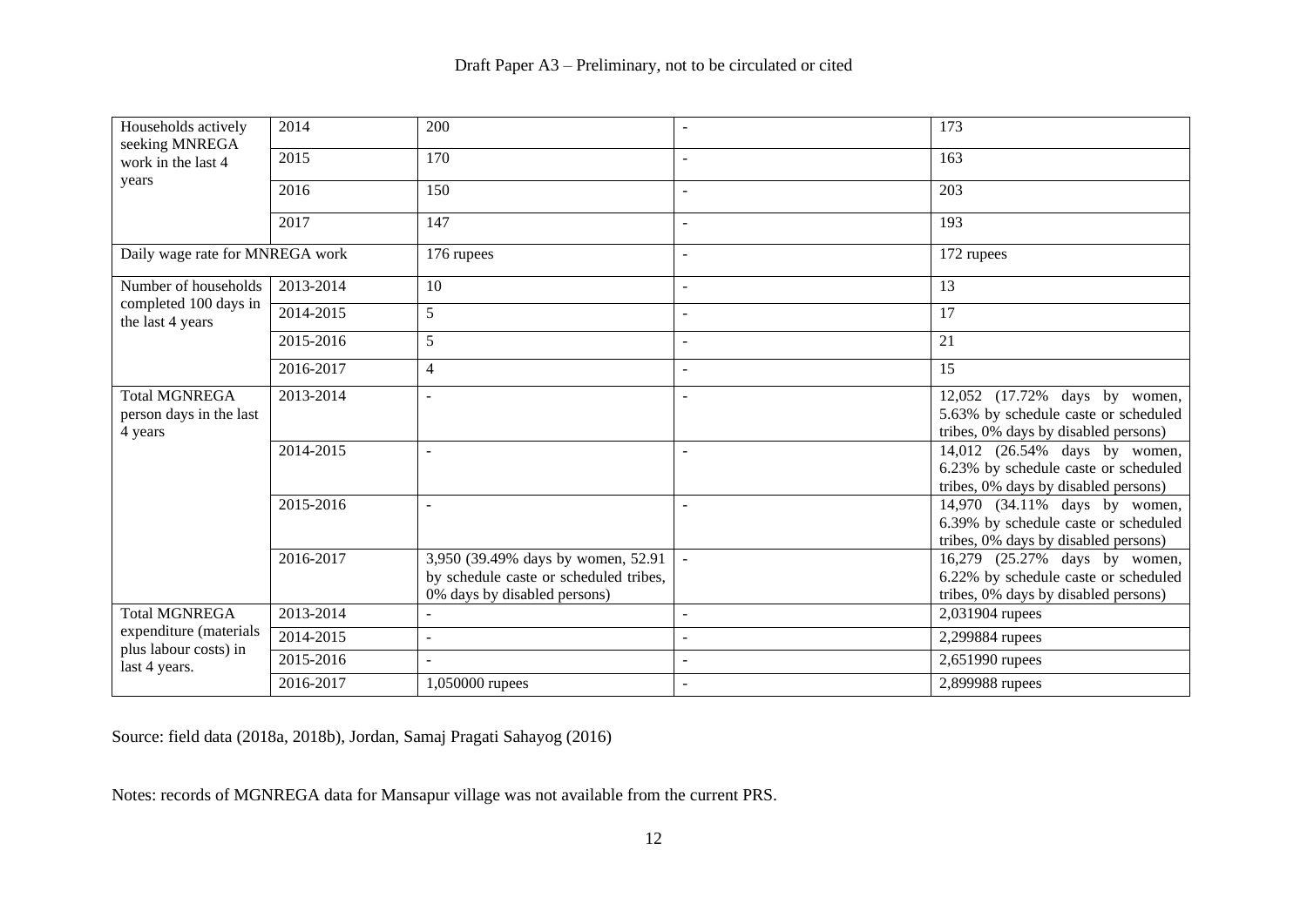### **3.2 Research methods**

This study is based on a mixed methods multiple case study design (see Yin, 2009) to understand the potential of MGNREGA to reduce vulnerability to climate shocks. The data was collected from October to December, 2017 and in January and June 2018, and involved a total of 255 residents of three villages, representing 30.94% of total households in Khairani (case study village 1), 9.66% in Mansapur (case study village 2) and 26.17% in Annapurna (case study village 3). Participants were selected through purposeful sampling (see Patton, 2002) as it enables close focus on cases and issues of interest. These case studies primarily followed a qualitative and interpretative approach with an emphasis on context, quality, depth, richness and understanding (Valentine, 2001; Gelo et al., 2008). The qualitative data from the main data-gathering phase of this study is based mostly on in-depth one-to-one semi-structured interviews with 60 female village inhabitants, and 15 focus group discussions with 78 village inhabitants (68 females and 10 males), each lasting approximately 1.5 to 2 hours. Participant observation and transect walks were carried out in each village. The qualitative data was supplemented with 60 household surveys with the head of household or his/her spouse, each lasting approximately 45 minutes to 1 hour, and 3 village surveys with 48 key informants, each lasting approximately 3 to 4 hours. Interview and focus group discussions focused on issues relating to (1) Priorities and needs, (2) Perception and understanding of climate shocks (3) Ranking of climate-related shocks, (4) Impacts of climate shocks and associated responses (5) MGNREGA and ICRG planning, decision-making, and implementation (6) Local decision-making. Discussions were recorded with consent and coded through intensive content analysis to draw out key themes, sub-themes and patterns.

This case study was supplemented with a set of 40 interviews conducted in person in the state of Bihar and Odisha in May 2017, and Chhattisgarh in December 2017, along with telephonic interviews conducted in February-March 2018 in the states of Chhattisgarh and Odisha. The interviews focused on issues relating to the challenges around convergence of the MGNREGA with other programmes conducted by the Ministry of Rural Development and other line departments. The key informants were (1) block development officers, CEO Zilla Parishads and other block and district level officials (PD DRDA, APO), (2) MGNREGS functionaries – Gram Rozgar Sevaks, Junior and Senior Engineers, and (3) ICRG technical staff and ICRG district coordinators.

### **4. Results and Conclusion**

The findings from empirical evidence highlights five key factors that limit MGNREGA's potential to address the determinants of vulnerability to climate shocks: (1) Challenges of convergence (2) Uneven distribution of benefits from asset creation (3) Lack of access to employment that provides livelihood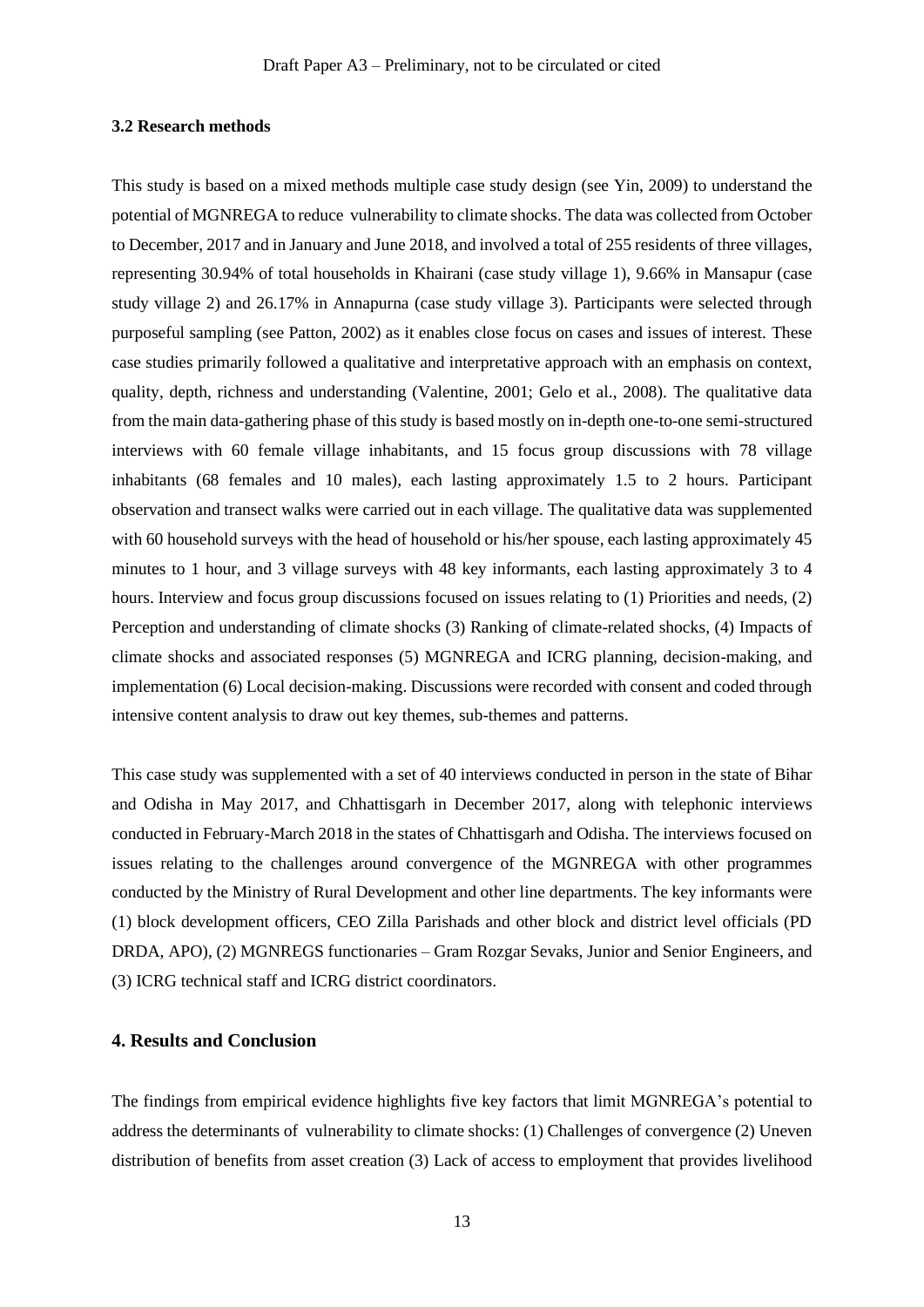security (4) Gender relations and socio-cultural norms and practices (5) Participation in decisionmaking on planning and implementation of MGNREGA.

# **4.1 Convergence of the MGNREGA with other programmes conducted by the Ministry of Rural Development and other line departments**

One common finding from the key informant interviews is that convergence is seen as a crucial input to MGNREGA's asset creation function, especially around Natural Resource Management (NRM) assets. Without the important assistance that line departments can provide to MGNREGA officials in providing both technical support and financial resources, the type of assets that are durable and at the same time, livelihood enhancing, are unlikely to be created. This is especially in the light of the 60:40 rule in MGNREGA, where the materials component cannot exceed 40 per cent of total costs. Under the aegis of convergence, it is possible for MGNREGA projects to be undertaken, where critical inputs needed for the projects to be successful can be obtained from departments such as Fisheries, Horticulture and Forest that may have otherwise counted as material costs and exceeded the 40:60 rule. One example of this was the provision of fish seeds in a pond built under the MGNREGA program in Chhattisgarh that was visited during the field trip in 2017, where the fish were reared and sold by the villagers later. This would not have been possible without the involvement of the Fisheries department. Similarly, a pipe constructed to take water from a river upstream for drinking and cooking water for a village which was visited in Odisha would not have been possible without the material costs of the pipe being provided by the Agricultural department. In both cases, the projects were planned by the Gram Panchayat in consultation with the line department representatives and executed with the technical assistance and resources provided by specific line departments.

However, in the interviews conducted, it was also clear that successful convergence was only possible when there was close coordination between the Gram Panchayat, the MGNREGS project functionaries and line department officials. In the most successful cases, this occurred in weekly or fortnightly meetings called by the Block Development Officer or the CEO Zilla Parishad. Here, a senior level bureaucrat took the initiative to call the meetings and made sure all the relevant functionaries attended. In one of the meetings, plans for convergence were developed and then followed up subsequently. On the other hand, where there was no such coordination, convergence either did not occur or was not successful. Therefore, leadership at the local level was crucial for the success of convergence.

Overall, there are clear differences in rates of progress on convergence across work category and across states. This is evident whether one uses total expenditures under convergence, proportion of works under convergence or contribution from line departments. We also see clear evidence of convergence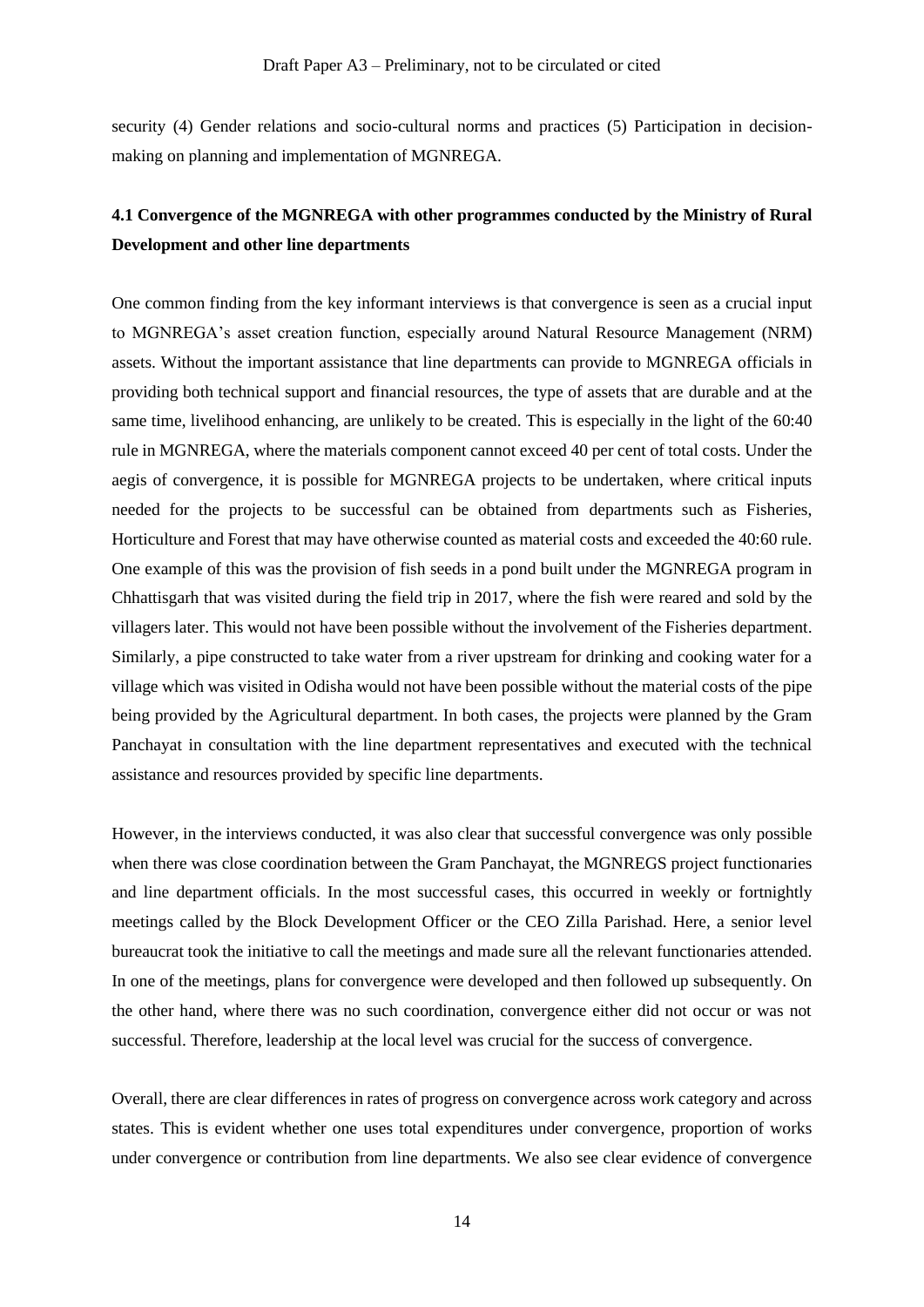occurring in ICRG villages, where several line departments have been involved in convergence. However, we see less evidence of convergence in Odisha, and very little in Bihar. Key informant interviews suggest that the main constraint for convergence is the difficulty of coordination across line departments. Where it has occurred successfully, it has been due to local leadership originating from the district and block officials, with the assistance of ICRG personnel.

There was also a risk that convergence would be driven by local bureaucrats and not be 'owned' by the local government officials. This then contradicted one central tenet of the MGNREGA – the participatory nature of the programme, where the conception and implementation of MGNREGA projects would be driven by local government officials, and be participatory in nature. There was then a trade-off between bottom up local government accountability and top down bureaucratic involvement. In the best cases, this trade-off was managed well, with the right balance between accountability and efficiency. But there were many cases where local government did not have a strong voice and convergence essentially became a mechanism for line departments to spend their budgets and where their interest in convergence was primarily driven by the need to supplement their resources with the costs of labour being provided by the MGNREGA.

#### **4. 2 Uneven distribution of benefits from asset creation**

MGNREGA's emphasis on asset creation is not without merit, but who will benefit from these assets? Several Climate Resilient Works (CRW) across Bihar and Chhattisgarph are assets for individual farmers (e.g., private wells), the creation of individual assets in these cases, instead of community level assets (local public goods), has many potential pitfalls (e.g., may exacerbate inequality in the village). This prompts a reflection on: What is the benefit of individual assets to the community? Which individuals will benefit from this? Why create benefits for some individuals in the village over others? These questions require further research. However, Pankaj's (2017) study points towards some potential limitations of creating individual assets through MGNREGA, landless rural labour households are excluded from the benefits by default, as they do not own any land (Pankaj, 2017).

Moreover, the benefits from asset creation in MGNREGA – whether individual or community, is often uneven. Uneven distribution of benefits is in part due to circuits of control and power at the local level (exploitative patron-client relationships) that may act to reproduce exclusion and injustice within the village; reducing MGNREGA's potential to address the persistent determinants of vulnerability to climate change. It was found in one case study village, that most of the MGNREGA work was completed by machinery (rather than MGNREGA job cardholders), coordinated by an influential contractor connected to local village leaders. Many MGNREGA job cardholders reported that their job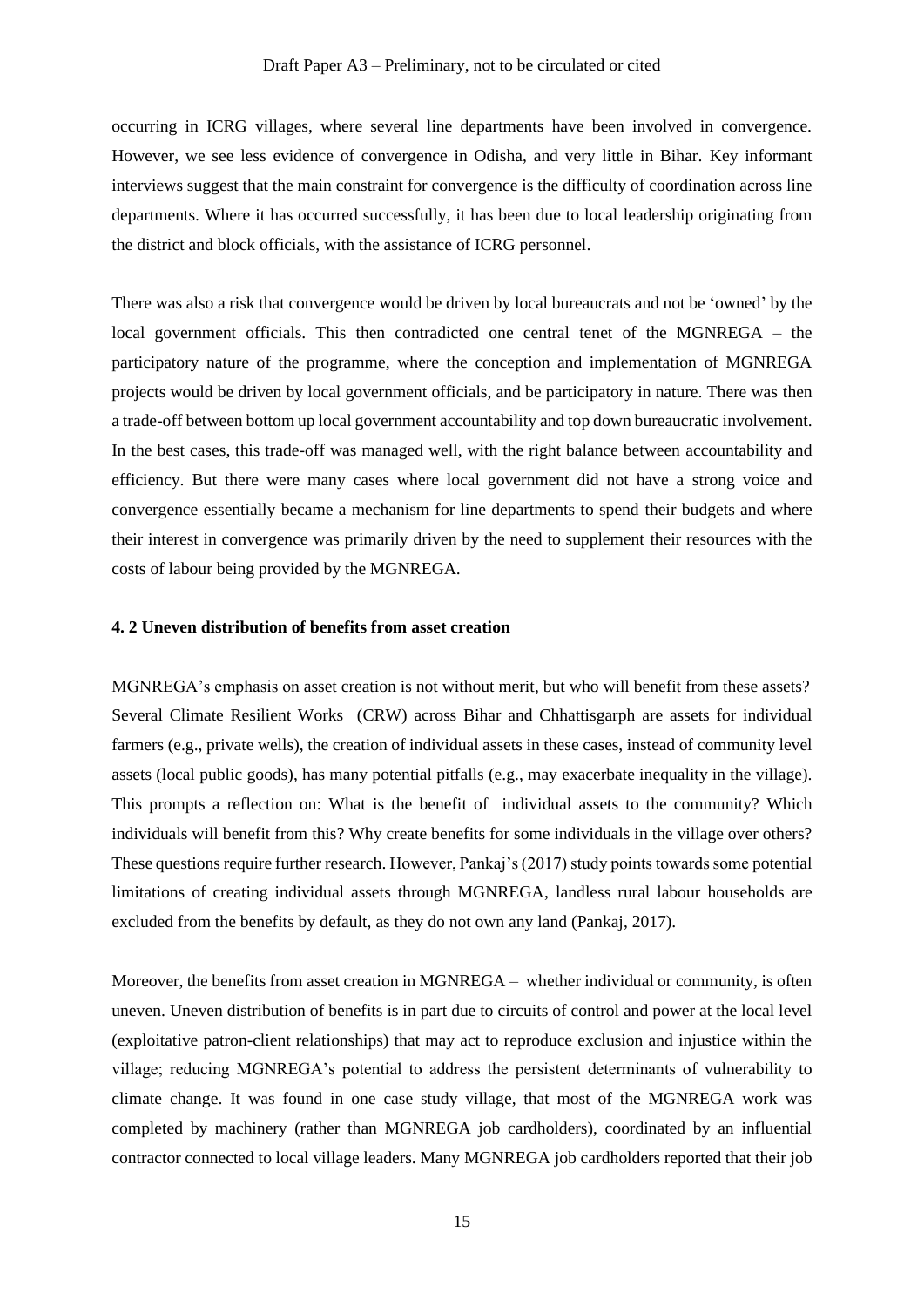cards and passbooks were taken away by the local political elite and in return were given a small payment of 100 rupees for every 2,000 rupees earned. However, the local political elite claim that they cannot find people to carry out the earthwork, and similiarly some interviewees stated that earthwork is not valued highly in society and they would prefer to migrate to urban areas for livelihood opportunities.

#### **4.3 Lack of access to employment that provides livelihood security**

Lack of access to employment that does not depend on climate sensitive economic activities can reduce resilience to climate shocks. The findings indicate the need to create alternative livelihoods, both nonfarm and off-farm to reduce the dependency on agricultural land for income and to increase women's economic empowerment. Women agricultural labourers are worst affected by droughts and floods as they lose their wage because of no harvesting. Most of the respondents lease land as sharecroppers. As leasing land is not legal in Bihar state, tenants do not get any compensation for crop loss due to extreme climatic events like drought and flood as they do not have any legal documents. Landowners whose investment on crop production is meagre are compensated for crop loss, however this financial support is often not passed onto tenants. Hence, tenants and small, marginal farmers are worst affected by climate shocks due to lack of access to and control over land.

It is clear that climate shocks are reinforcing established migration patterns in the villages, the majority of interviewees indicated that many families are migrating out of the village for extended periods of time (for example, up to six months in Odisha) due to drought. In these instances, inadequate arrangements are sometimes made for family who stay at home; creating additional burdens. The evidence highlights that this increases the responsibilities of de facto female household heads, with added pressure to provide food and meet basic needs without the support of the main income generator.

The demand-driven job creation is an important principle of MGNREGS, though the findings provide limited evidence that this has occurred. The market wage rate of a male casual worker in most cases is higher than that of MGNREGA wage rate, thereby making it potentially more attractive for female workers who in most cases would earn less than their male counterparts in the open market. The percentage of households completing 100 days of wage employment per fiscal year no more than 6.54 per cent (2013-2017) in case study village 1 and 3. No data is available for case study village 2, however it is unlikely that the percentage of wage employment would be higher given that MGNREGA performance in Bihar has been poor historically. While most interviewees confirmed that MGNREGA work provides livelihood opportunities, the number of workdays is not enough to reduce food insecurity or to increase resilience against the impacts of climate shocks. The delay in MGNREGA payments and the complicated payment process creates further difficulties for households accessing financial support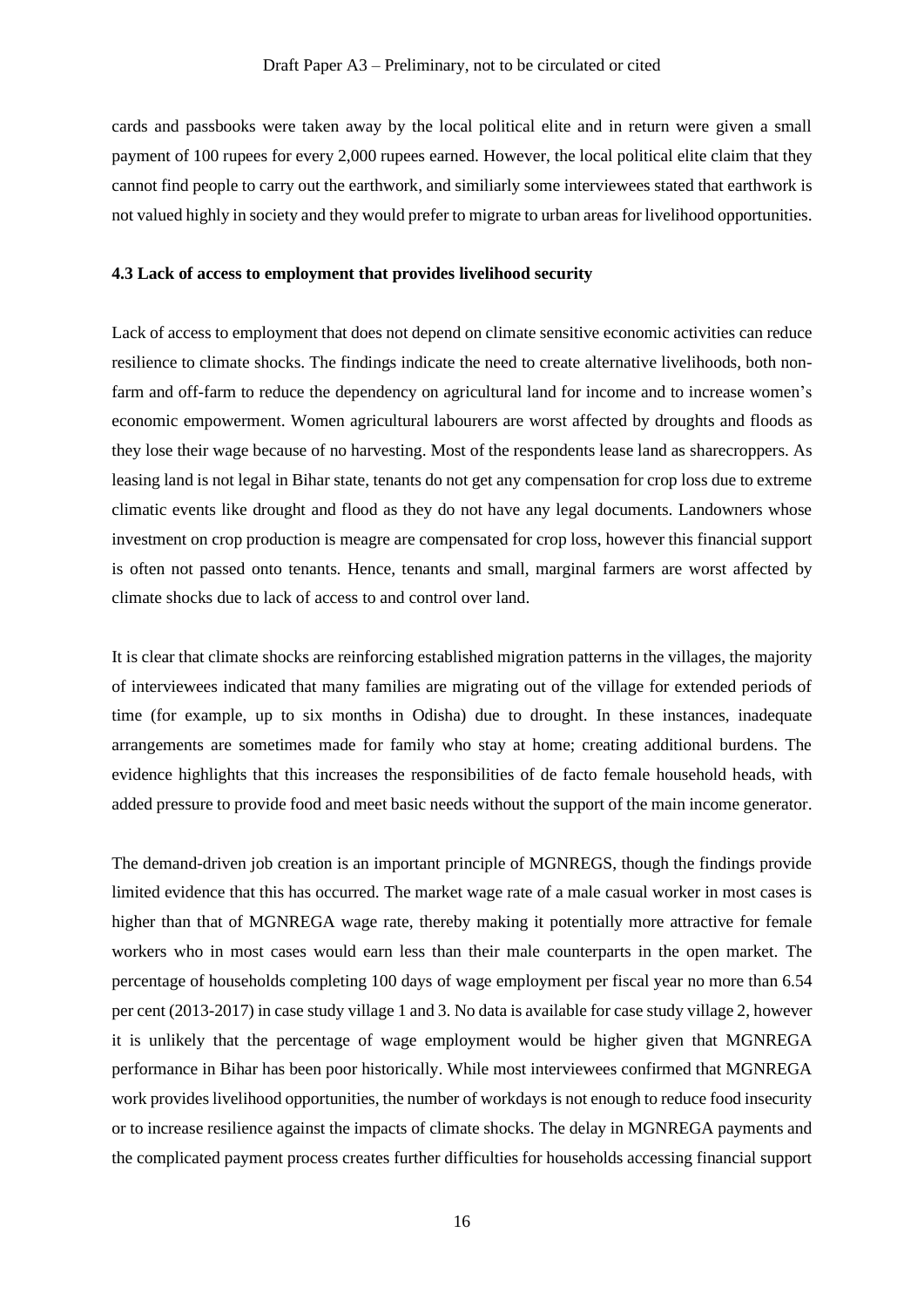at times of acute need. Similar to Pankaj (2017), this study found that the most vulnerable households cannot afford to wait for payments, especially as they participate in MGNREGA to meet the needs of their daily consumption expenditure during the lean season. In many cases this led to households relying on credit until they were paid, and the poorest had the greatest reliance on sometimes predatory informal loans.

### **4. 4 Gender relations and socio-cultural norms and practices**

Lack of implementation and monitoring of gender sensitive provisions in MGNREGA – childcare crèches, provision of good quality drinking water, shade for children and periods of rest, limitsits ability to reduce women's vulnerability to climate shocks. More generally, MGNREGA tackles a very narrow group of able women who can perform arduous, manual labour. Indeed, the main reasons cited for lack of women's participation in MGNREGA work, include, hardship of soil digging, responsibility of unpaid care work responsibilities, and house construction work during the summer months. Moreover, female-headed households are dependent on males from other households to participate in MGNREGA as digging and throwing of mud or soil on worksites is commonly done in pairs. It is unclear if wage sharing in these instances is equitable. The absence of a male partner to work with was highlighted as a reason for not participating in MGNREGA as women tend to be involved in throwing mud or soil rather than digging, although none of the respondents indicated any social restriction against digging. Hence, female-headed households are often (this was not the case in case study village 1) given preference to provide drinking water in the worksites to enable them to participate in the MGNREGA work without depending on males from other households. However, scheduled caste women are not allowed to participate in work involving the distribution of water on worksites as none of the other workers from other castes would accept the water.

Furthermore, women's unpaid care work responsibilities increase their drudgery and limit their participation in the workforce. Unpaid care work is understood as the set of domestic household responsibilities, care of people and tasks such as fetching water and gathering firewood. Many women with children that lack access to childminding support (both at home and absence of crèche facilities at MGNREGA worksites) are unable to fully participate in MGNREGA. It is common for older women within the household to take on childcare responsibilities while women go to work, in some cases it was even found that young girls have to take off school for housework and taking care of younger siblings during MGNREGA work. Hence, irrespective of age, women and girls are responsible for unpaid care work, and participation in MGNREGA can deepen their time poverty.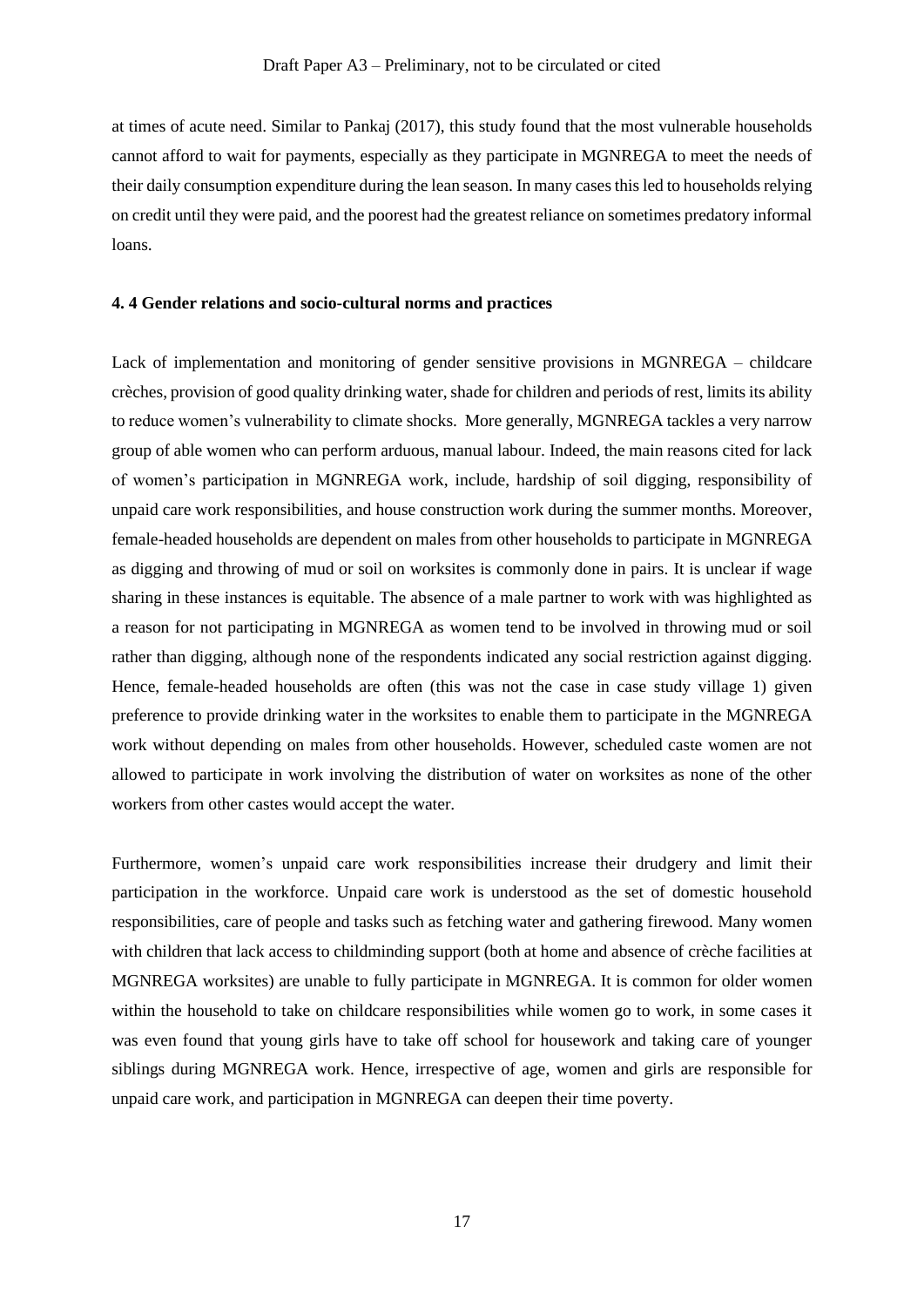Unpaid care work responsibilities are becoming more challenging due to climate shocks and drying of the water sources (specifically in the summer months), and the decreasing size of the forest. Collecting drinking water is particularly challenging in case study village 3 due to the elevation of the land and poor quality roads. While it usually takes women on average 10 to 60 minutes to collect water, this increases to 30 minutes to 2 hours for the majority of families during the summer months as most of the tube wells installed by the government are completely dry or only small amounts of water are available. Some of the hamlets, like Behera Dhab and parts of Salewa para in case study village 3, face even greater difficulties collecting water, with women having to invest at least one to two hours to collect drinking water each time. The water structures, pond or the small well, constructed under the MGNREGA could have reduced the drudgery of women by reducing the time allocated for water collection, however, due to low rainfall, most of the structures are dry, even in the month of November, just after the monsoon season. More generally, socio-cultural norms prevent women from touching the tube well or water sources during menstruation, this not only increases their dependency on others, but also increases their workload as they often have to travel longer distances to collect water from the limited water sources they are permitted to touch in the local area.

### **4. 5 Participation in decision-making on planning and implementation of MGNREGA**

The usefulness of the selected works is considered to be higher if it is done through the Gram Sabha. However, the findings highlight that participation in decision-making on planning and implementation of MGNREGA can be reduced by gender specific ideologies surrounding socio-cultural norms. Women's unpaid care work responsibilities, purdah norms, location of the meeting venue (gram panchayat bhawan), and unavailability of other family members to look after the house, were cited as reasons for women not attending village meetings. Women often feel uncomfortable to speak in public in the presence of male relatives, this is particularly the case for women of general caste and other backward castes, in comparison to scheduled caste families. Nevertheless, it was found in case study village 1 that the participation of women in the panchayat meetings has increased as the MGNREGA programme requires participation of women Self Help Group (SHG) members in the Panchayat decision-making process. While women SHGs were specifically invited to meetings related to MGNREGA, not all women are members of SHGs, specifically, recently married women, young mothers and those who migrate for most of the year. In contrast, women's participation in the community decision-making process specifically related to government schemes and programme implementation was found to be meagre in case study village 3. In case study village 2, irrespective of gender, participation in the Panchayat decision-making process is quite low in the village. Most of the villagers were unaware of the village meeting, locally called Gram Sabhas. Critically, the majority of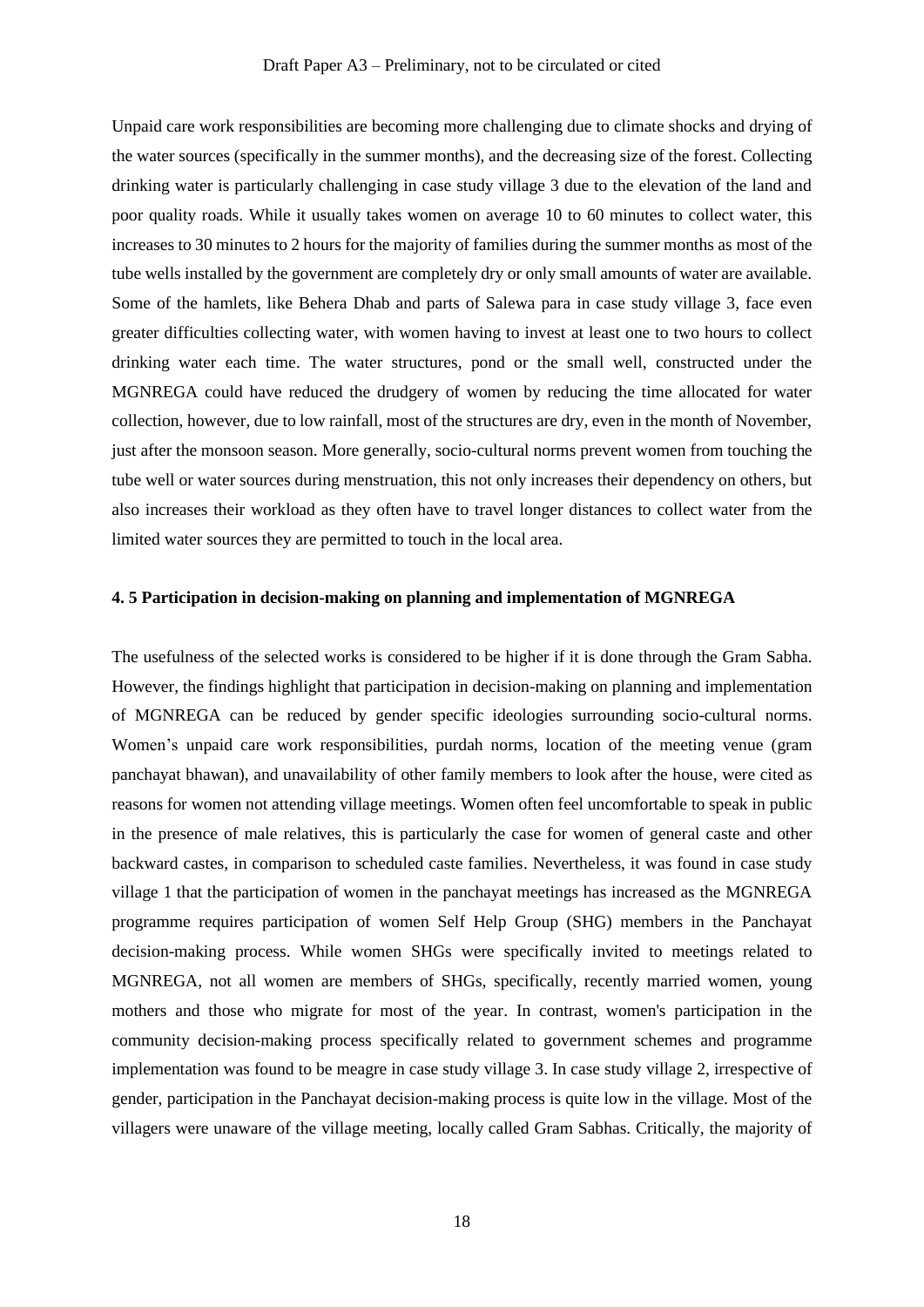interviewees were unaware of any meetings held to decide the type of ICRG work or specific location of the site in the village.

### **References**

Adger, W.N., Arnett, N., Tompkins, E. (2005) Successful adaptation to climate change across scales. *Global Environmental Change*, 15, 77-86.

Adger, W. N., Brooks, N., Bentham, G., Agnew, M. and Eriksen, S. (2004) *New indicators of vulnerability and adaptive capacity.* Tyndall Centre for Climate Change Research Technical Report 7. Norwich, UK: Tyndall Centre for Climate Change Research.

Bankoff, G. (2003) *Cultures of Disaster; Society and Natural Hazard in the Philippines.* London, UK: Routledge.

Barnett, J. and O'Neill, S. (2010) Editorial: maladaptation. *Global Environmental Change,* 20, 211-213.

Berkes, F. and D. Jolly (2001) Adapting to climate change: social-ecological resilience in a Canadian Western Arctic community. *Conservation Ecology,* 5 (2): 18. Retrieved from <http://www.consecol.org/vol5/iss2/art18>

Berrang-Ford, L., Ford, J. and Paterson, J. (2010) Are we adapting to climate change? *Global Environmental Change*, 21 (1), 25-33.

Brown, K. (2016) *Resilience, development and global change*. Abingdon: Routledge.

Burton, I. (1997) Vulnerability and adaptive response in the context of climate and climate change. *Climatic Change*, 36, 185-196.

Chambers, R. and Conway, G. R. (1992) *Sustainable rural livelihoods: practical concepts for the 21st Century*. IDS Discussion Paper 296. Brighton, UK: IDS.

Coirolo, C., Commins, S., Haque, I. and Pierce, G. (2013) Climate Change and Social Protection in Bangladesh: Are Existing Programmes Able to Address the Impacts of Climate Change? *Development Policy Review*, 31(S2), o74–o90.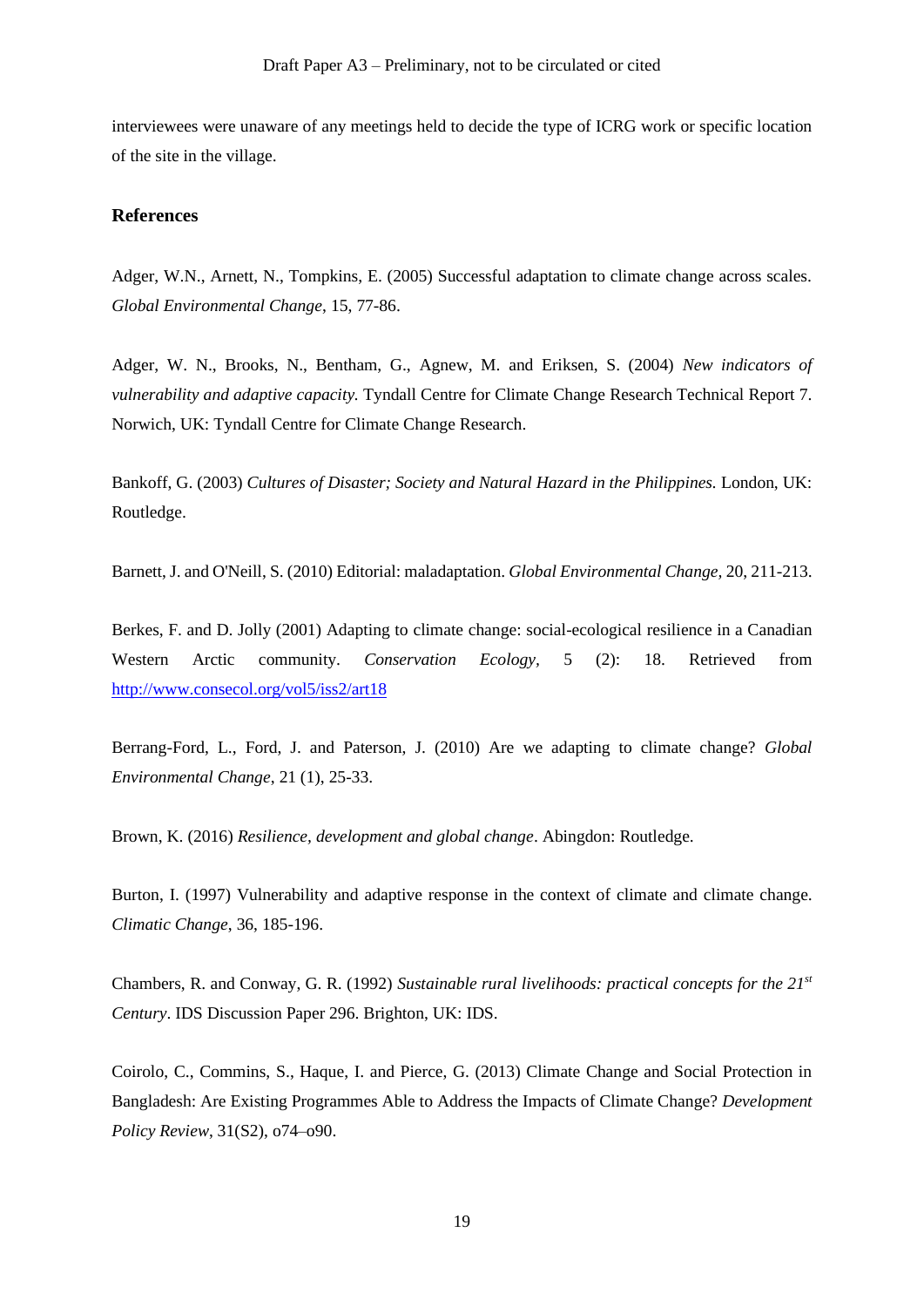Davies, M., Guenther, B., Leavy, J., Mitchell, T. and Tanner, T. (2009) Climate Change Adaptation, Disaster Risk Reduction and Social Protection: Complementary Roles in Agriculture and Rural Growth? IDS Working Paper 320. Institute of Development Studies, Brighton

Davies, M., Béné, C., Arnall, A., Tanner, T., Newsham, A. and Coirolo, C. (2013) Promoting Resilient Livelihoods through Adaptive Social Protection: Lessons from 124 programmes in South Asia. Development Policy Review, 31(1), 27-58.

Doria, M., Boyd, E., Tompkins, E., Adger, W. N. (2009) Using expert elicitation to define successful adaptation to climate change. *Environmental Science and Policy,* 12, 810-819.

Eckstein, D., Künzel, V. and Schäfer, L. (2018) *Global Climate Risk Index 2018. Who Suffers Most from Extreme Weather Events? Weather-related Loss Events in 2016 and 1997 to 2016.* German Watch, Bonn.

Eriksen, S. H., Brown, K. and Kelly, P. M. (2005) The dynamics of vulnerability: locating coping strategies in Kenya and Tanzania. *The Geographical Journal*, 171 (4), 287-305.

Eriksen, S. H., Nightingale, A. J. and Eakin, H. (2015) Reframing adaptation: the political nature of climate change adaptation. *Global Environmental Change*, 35, 523-533.

Few, R., Morchain, D., Spear, D., Mensah, A. and Bendapudi, R. (2017) Transformation, adaptation and development: relating concepts to practice. *Palgrave Communications*, 3 (17092) <https://doi.org/10.1057/palcomms.2017.92>

Gelo, O., Braakman, D., and Benetka, G. (2008) Quantitative and Qualitative Research: Beyond the Debate. *Integrative Psychological and Behavioral Science*, 42, 266-290.

Gillard, R., Gouldson, A., Paavola, J. and van Alstine, J. (2016) Transformational responses to climate change: beyond a systems perspective of social change in mitigation and adaptation. *WIREs Climate Change*, 7 (2), 251-265.

Gunderson, L. (2010) Ecological and human community resilience in response to natural disasters. *Ecology and Society*, 15 (2) 18. Retrieved from

<http://www.ecologyandsociety.org/vol15/iss2/art18/>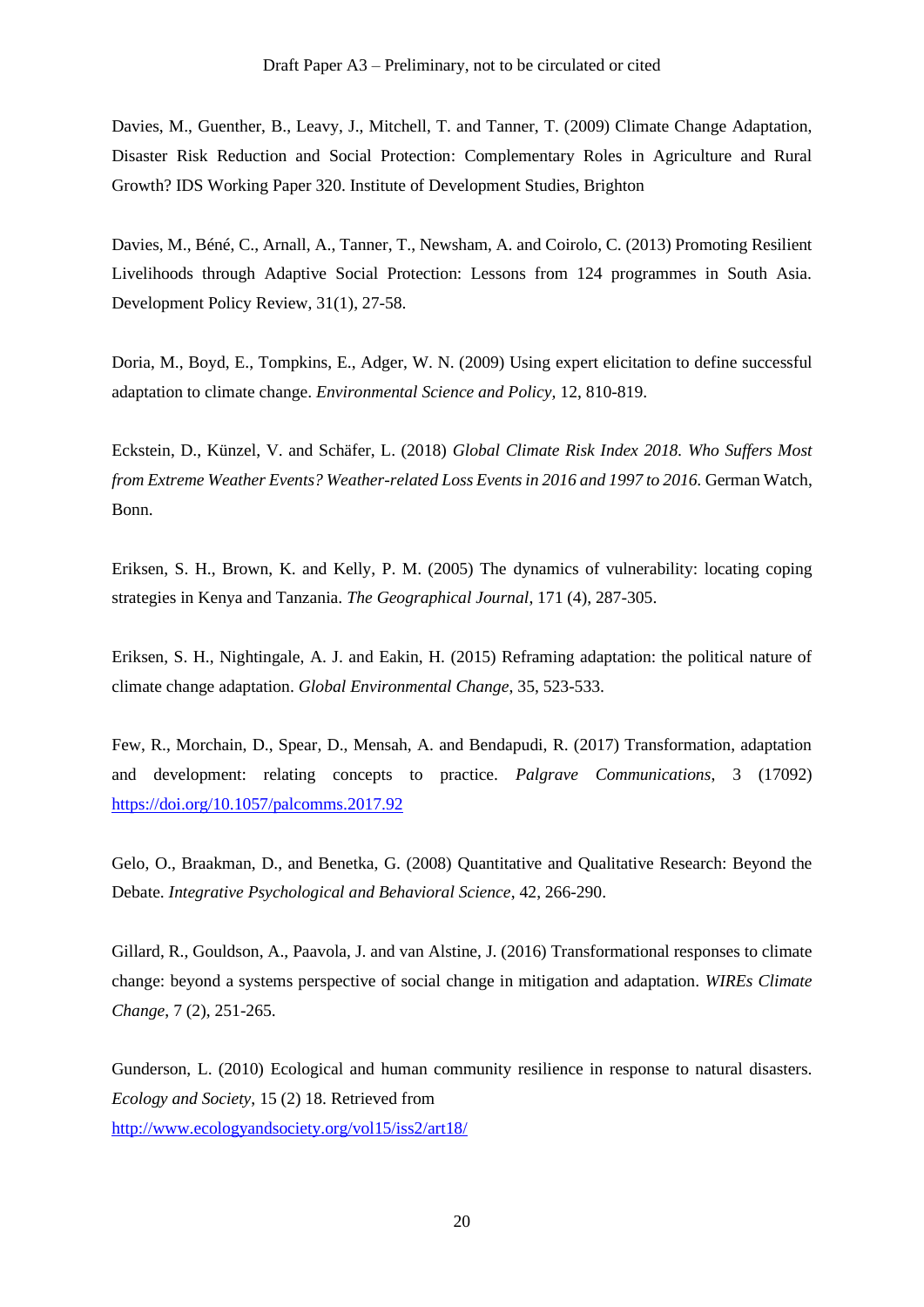Harvey, P. (2007) Cash-Based Responses in Emergencies. London: Overseas Development Institute. Available at<http://www.odi.org.uk/resources/download/229.pdf>

Heltberg, R. (2007) 'Helping South Asia Cope Better with Natural Disasters: The Role of Social Protection. *Development Policy Review* 25(6), 681-98.

IPCC (2014) *Climate Change 2014: Impacts, Adaptation, and Vulnerability. Part A: Global and Sectoral Aspects.* Contribution of Working Group II to the Fifth Assessment Report of the Intergovernmental Panel on Climate Change [Field, C.B., V.R. Barros, D.J. Dokken, K.J. Mach, M.D. Mastrandrea, T.E. Bilir, M. Chatterjee, K.L. Ebi, Y.O. Estrada, R.C. Genova, B. Girma, E.S. Kissel, A.N. Levy, S. MacCracken, P.R. Mastrandrea, and L.L. White (eds.)]. Cambridge, United Kingdom and New York, NY, USA: Cambridge University Press.

Indian Institute of Science (2017a) *Current Climate Variability Assessment, Climate Change Projections and Identification of 'Climate Hotspot Blocks' for ICRG Blocks Under MGNREGA in Odisha.* Infrastructure for Climate Resilient Growth in India (ICRG) Programme. Indian Institute of Science, Bangalore

Indian Institute of Science (2017b) *Current Climate Variability Assessment, Climate Change Projections and Identification of 'Climate Hotspot Blocks' for ICRG Blocks Under MGNREGA in Bihar.* Infrastructure for Climate Resilient Growth in India (ICRG) Programme. Indian Institute of Science, Bangalore

Indian Institute of Science (2017c) *Current Climate Variability Assessment, Climate Change Projections and Identification of 'Climate Hotspot Blocks' for ICRG Blocks Under MGNREGA in Chattisgarh.* Infrastructure for Climate Resilient Growth in India (ICRG) Programme. Indian Institute of Science, Bangalore.

Jordan, J. C. (2015) Swimming alone? The role of social capital in enhancing local resilience to climate stress: a case study from Bangladesh. *Climate and Development.* 7(2). pp. 110–123.

Kates, R. W., Travis, W. R. and Wilbanks, T. J. (2012) Transformational adaptation when incremental adaptations to climate change are insufficient. *Proceedings of the National Academy of Sciences*, 109 (19), 7156-7161.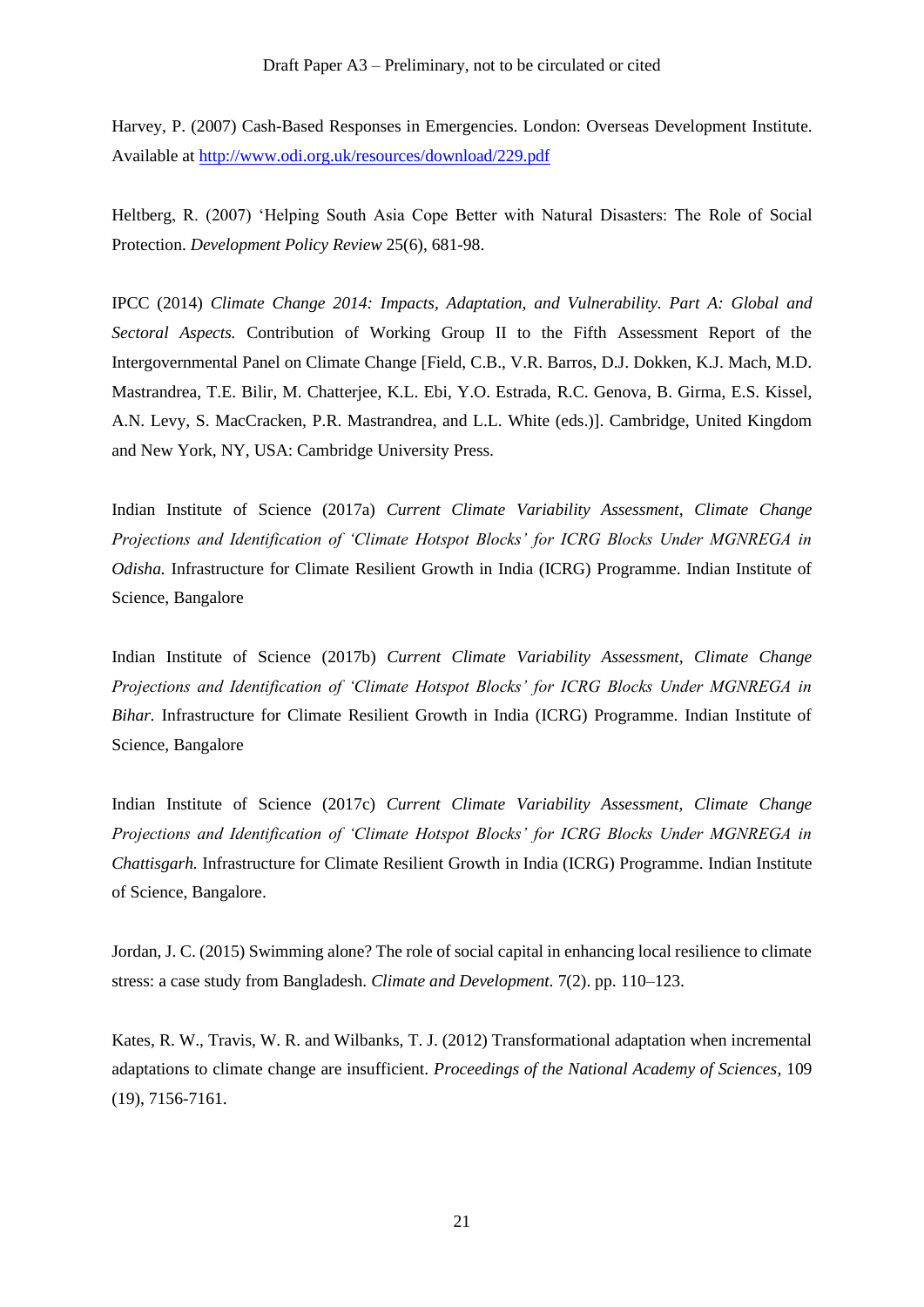Kelman, I., Gaillard, J. C. and Mercer, J. (2015) Climate Change's Role in Disaster Risk Reduction's Future: Beyond Vulnerability and Resilience. *International Journal of Disaster Risk Science*, 6(1), 21- 27.

Kuriakose, A. T., Heltberg, R., Wiseman, W., Costella, C., Cipryk, R. and Cornelius, S. (2013) Climate‐ Responsive Social Protection. *Development Policy Review*, 31 (S2), o19-o34.

Lesnikowski, A.C., Ford, J.D., Berrang-Ford, L., Barrera, M., Berry, P., Henderson, J. and Heymann, S. J. (2013) National-level factors affecting planned, public adaptation to health impacts of climate change. *Global Environmental Change*, 23(5), 1153-1163.

Marino, E. and Ribot, J. (2012) Adding Insult to Injury: Climate Change and The Inequities of Climate Intervention. *Global Environmental Change*, 22, 323-328.

Matyas, D. and Pelling, M. (2015) Positioning resilience in the post-2015 disaster risk management policy landscape: integrating resistance, persistence and transformation. *Disasters*, 39 (1), s1-s18.

Moser, C. (1998) The asset vulnerability framework: reassessing urban poverty reduction strategies. *World Development*, 26 (1), 1-19.

O'Brien, K., Eriksen, S., Inderberg, T. H. and Sygna, L. (2014) Climate change and development: adaptation through transformation. In: Håkon Inderberg, T., Eriksen, S., O'Brien, K. and Sygna, L. (eds.) *Climate change adaptation and development: transforming paradigms and practices*. Abingdon, UK: Routledge, 273-289.

O'Brien, K., Eriksen, S., Nygaard, L. P. and Schjolden, A. (2007) Why different interpretations of vulnerability matter in climate change discourses. *Climate Policy*, 7 (1), 73-88.

Park, S. E., Marshall, N. A., Jakku, E., Dowd, A. M., Howden, S. M., Mendham, E. and Fleming, A. (2012) Informing adaptation responses to climate change through theories of transformation. *Global Environmental Change*, 22 (1), 115-126.

Patton, M. Q. (2002) *Qualitative Research and Evaluation Methods* (3rd ed.). Thousand Oaks, CA, Sage.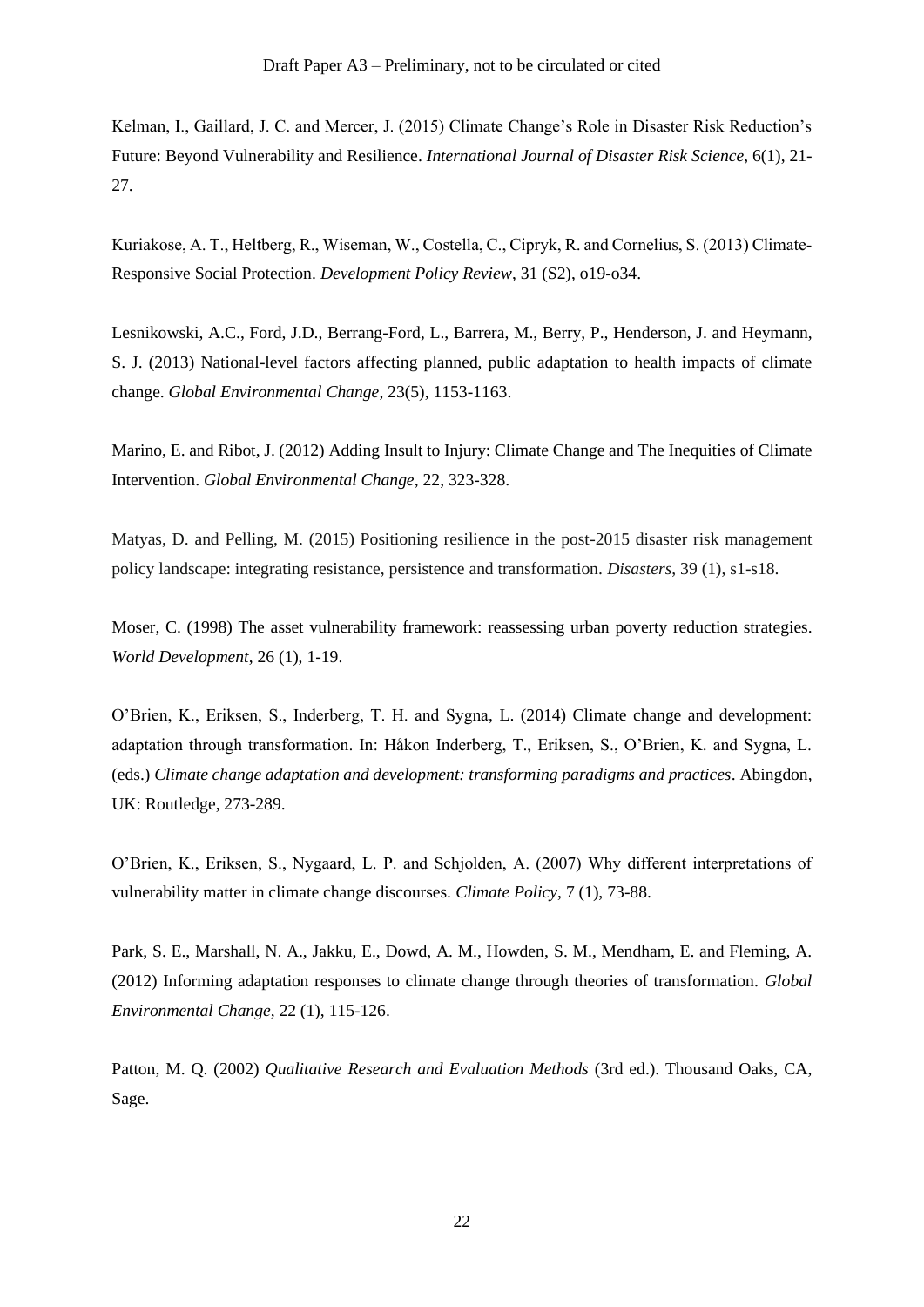Pankaj, A. (2017) Shift in MGNREGS from UPA to NDA. *Economic and Political Weekly*, LII (33), 59-68

Pelling, M. (2011) *Adaptation to climate change: from resilience to transformation*. London, UK: Routledge.

Samaj Pragati Sahayog (2016) *Scoping Study on Infrastructure for Climate Resilient Growth through MGNREGA*.

Smit, B., Burton, I., Klein, R. J. T. and Wandel, J. (2000) An anatomy of adaptation to climate change and variability. *Climatic Change*, 45 (1), 223-251.

Smit, B. and Wandel, J. (2006) Adaptation, adaptive capacity and vulnerability. *Global Environmental Change,* 16 (3), 282-292.

Stirbu, M. (2010) *Climate Change, Children and Youth in Cambodia: Successes, Challenges and policy implications, Children in a Changing Climate*. UNICEF Policy Brief. New York: UNICEF. Available at[:http://www.childreninachangingclimate.org/database/ids/Publications/IDSPolicyReport\\_WEB\\_PD](http://www.childreninachangingclimate.org/database/ids/Publications/IDSPolicyReport_WEB_PDF.pdf) [F.pdf](http://www.childreninachangingclimate.org/database/ids/Publications/IDSPolicyReport_WEB_PDF.pdf)

Tompkins, E. L. and Adger, W. N. (2004) Does adaptive management of natural resources enhance resilience to climate change? *Ecology and Society*, 9 (2), 1-14. Retrieved from: <http://www.ecologyandsociety.org/vol9/iss2/art10>

Tschakert, P., van Oort, B., St. Clair, A. L. and LaMadrid, A (2013) Inequality and transformation analyses: a complementary lens for addressing vulnerability to climate change. *Climate and Development*, 5 (2), 340-350.

Valentine, G. (2001) At the Drawing Board: Developing a Research Design. In: Limb, M. and Dwyer, C. (eds.) *Qualitative Methodologies for Geographers: Issues and Debates*. London, UK: Arnold, 41- 54.

Vincent, K., Cull, T., Chanika, D., Hamazakaza, P., Joubert, A., Macome, E. and Mutonhodza-Davies, C. (2013) Farmers' responses to climate variability and change in southern Africa – is it coping or adaptation? *Climate and Development*, 5 (3), 194-205.